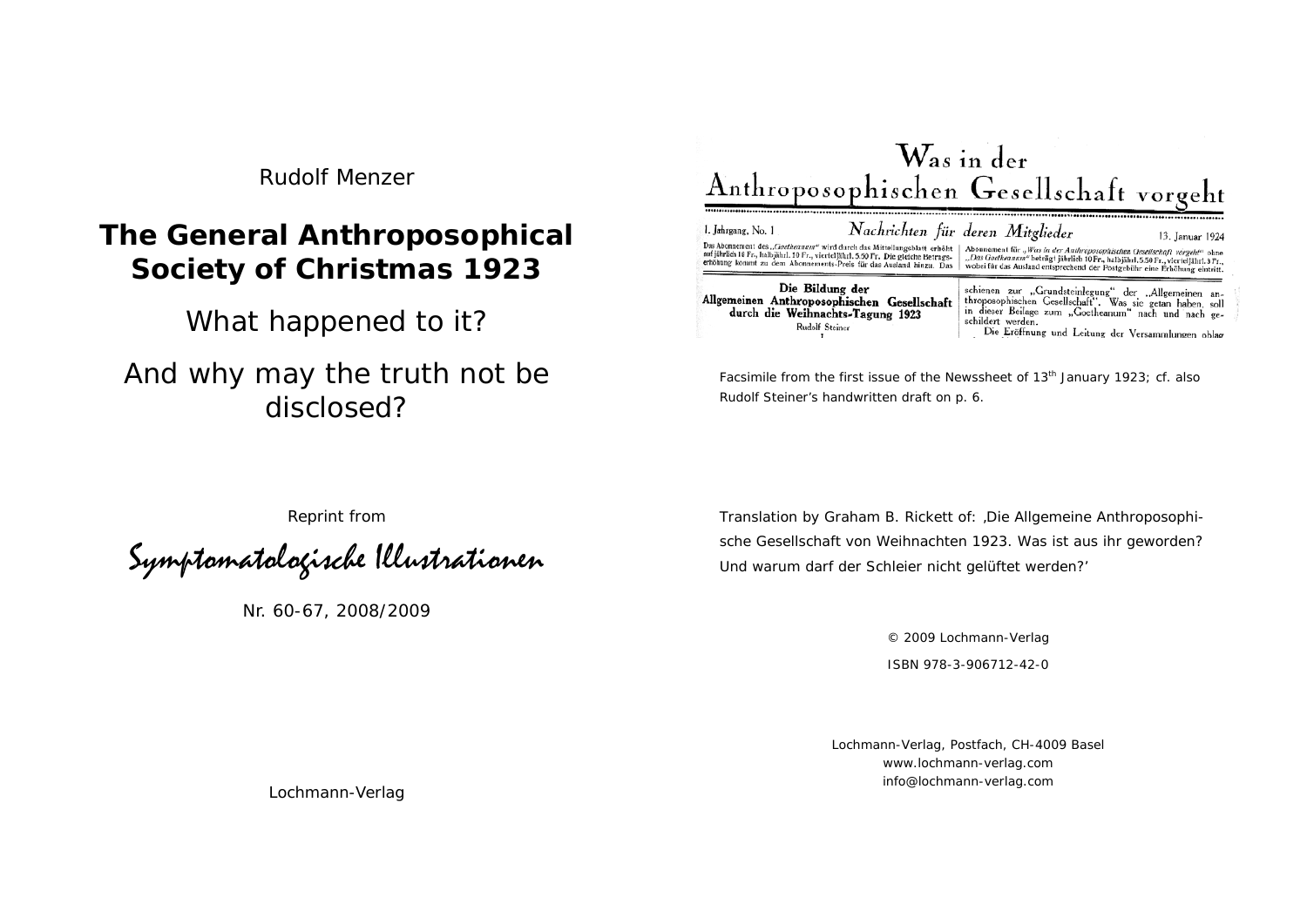#### **Table of Contents**

| The General Anthroposophical Society of Christmas 1923 – What |                                                       |
|---------------------------------------------------------------|-------------------------------------------------------|
| happened to it? $-$ And why may the truth not be disclosed?4  |                                                       |
|                                                               |                                                       |
|                                                               |                                                       |
|                                                               |                                                       |
|                                                               |                                                       |
| Part Five:                                                    | Members continue to be misled in the Newssheet of the |
|                                                               |                                                       |
|                                                               | Part Six: The Riemer and Furrer/Erdmenger-Reports 40  |
|                                                               |                                                       |

### **The General Anthroposophical Society of Christmas 1923** – What happened to it? – And why may the truth not be disclosed?

### Part One: Basic Facts

We are seeing today a steady increase in the attacks on Rudolf Steiner and the Anthroposophically-oriented spiritual science which he inaugurated. But the so-called General Anthroposophical Society (Reg. Association) in Dornach, Switzerland and the 'Free High School for Spiritual Science, Goetheanum' contained within it are neither willing nor able to counter these attacks effectively. On the contrary, one of the worst attacks on Rudolf Steiner is made by the G.A.S. itself in connection with the Constitution question.

It is asserted that on the  $8<sup>th</sup>$  February 1925 the association "Goetheanum Association of the Free High School for Spiritual Science" (referred to in these articles by the letters **VDG** for "Verein des Goetheanum" - originally founded in 1912/13 as the 'Johannesbauverein') was changed into the association "General Anthroposophical Society of Christmas 1923" (referred to in these articles as **AAG/WT23**). However, this is not correct. What actually took place on that date was, that the name 'VDG' was changed into 'AAG' and the AAG/WT23 was tacitly abandoned. With the intention to mislead, it has been asserted that this whole arrangement was the "wish and will" of Rudolf Steiner.

On the basis of the insufficient or false information passed on to it by the contending parties the Swiss Supreme Court in Solothurn decided on 12.1.2005 that on the **8th Feb. 1925**, as a result of a "conclusive fusion", the Christmas Conference Society (AAG/WT23) had "ceased to exist", but that the "spirit of the Christmas Conference lived on in the VDG which had been renamed (the AAG) and altered" for this purpose.

The whole question is extraordinarily complex. In my book<sup>1</sup> I have tried to give a clear presentation of it. The articles that follow are intended as a guide to the historical sequence of events. Anyone wishing to study the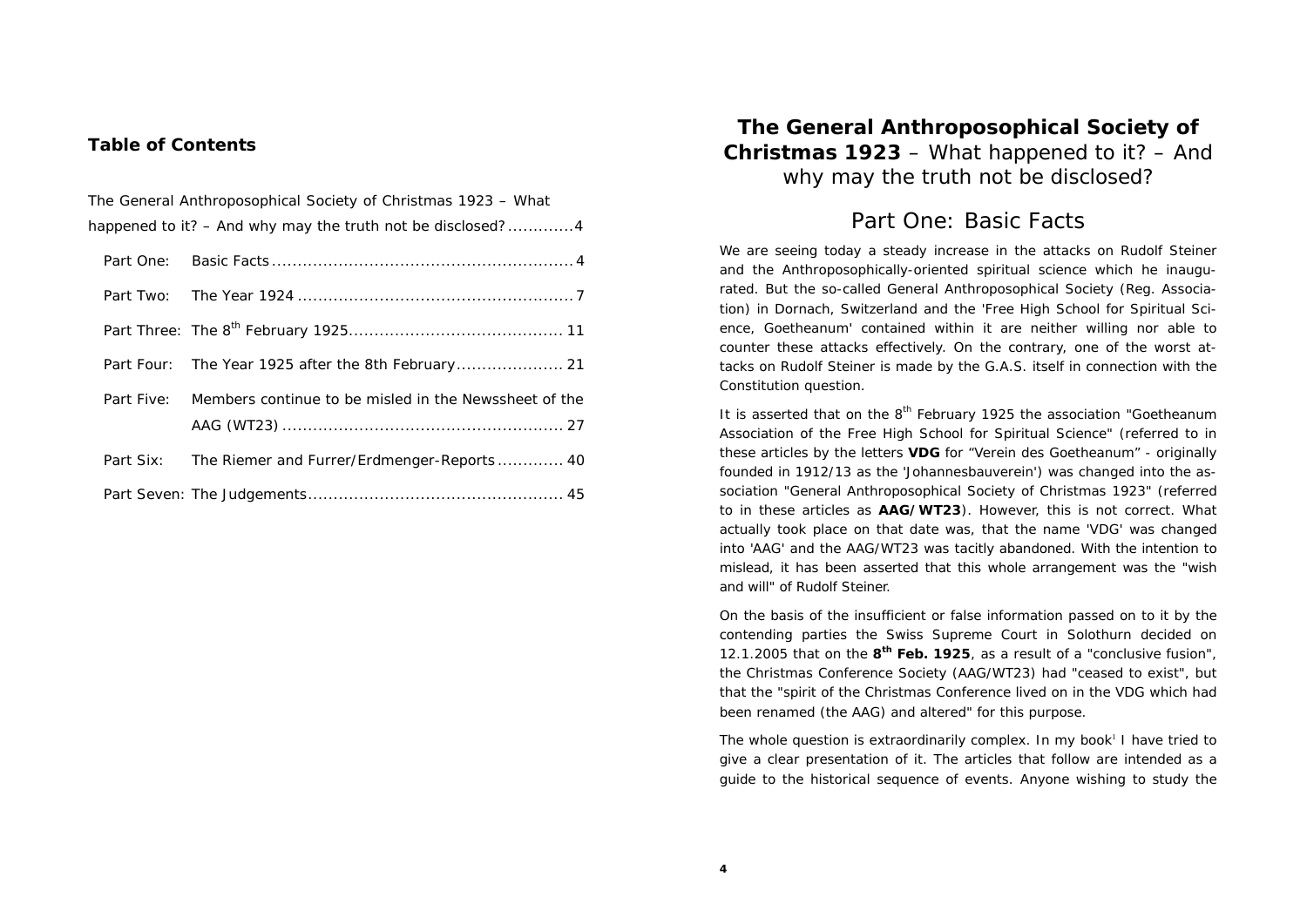problem in greater depth can do so with the help of the book. As always, I am grateful for factual and constructive criticism.

At Christmas 1923, on the initiative of Rudolf Steiner and under his guidance, the association "General Anthroposophical Society" (AAG/WT23) was founded by the members of the Anthroposophical Society of 1912/13 (AG/1913). It was intended to be an "association of human beings" and not of juristic persons (§ 1). The latter should be autonomous groups, whose members have come together freely (§ 11/13), and which needed only to recognize and comply with the Statutes of the central association. Otherwise they were to remain independent. The AAG/WT23 was also a 'group' in this sense. (It follows from this, that the AAG/WT23 can be regarded as the "Anthroposophical Society in the narrower sense" and all the groups together as the A.S. in the wider sense.)

In his introduction Rudolf Steiner had set out his condition that he should be the President (Erster Vorsitzender) of the Association, and this was unanimously accepted. He also required that in future "absolute truthfulness" should prevail internally and externally, and that the "greatest possible openness to public life" should be combined with "the most inward esotericism". Esotericism was guaranteed in §§ 5/7 ff. of the Statutes in that they declare Rudolf Steiner alone responsible for esoteric matters. In the Statutes he reserved the right to name his successor (which he did not do, however).

The Statutes were conceived by Rudolf Steiner. At the Christmas Conference 1923 they were read out and explained by him - every member had been given a printed copy -; they were discussed in detail over the course of several days, and when they had been worked through three times they were accepted by voting in each case. They constitute the heart of the newly-founded 'AAG' and "express outwardly what is living in the souls" of those present (Rudolf Steiner's words in the opening lecture of 24.12.1923, GA 260). They were and still are described as a "social work of art", and they conformed with legal requirements, so that it was possible for the AAG/WT23 to be entered as an association in the Trade Register. This registration was explicitly asked for by Rudolf Steiner, and was an official requirement if the AAG/WT23 was to be an officially recognized legal person. Swiss association law (Art. 60 ff. ZGB) does not stipulate that the name made known publicly has to be used internally - not even in the Statutes. If, instead of 'AAG', only 'AG' or 'Gesellschaft' (Society) were to be used, it was the AAG/WT23 that was meant. From the way Rudolf Steiner acted after the Christmas Conference it is quite evident that he held to the decisions made then by the members and wished to put them into effect.

With regard to the events of  $8<sup>th</sup>$  Feb. 1925 one fact is of decisive significance - namely, that the entry in the Trade Register was not carried out. The question is, why did this entry fail to take place? Günther Wachsmuth stated in the Newssheet of 30.4.1950 that after Christmas 1923 the Registrar, Notary Altermatt, had refused to allow the entry on the grounds that the Statutes were "too extensive and longwinded". However, this reason is without foundation, because in Switzerland association statutes can be formulated as one wishes. It is unthinkable that the (Swiss) notary should have been unaware of this fact. An official statement, against which one might have lodged an appeal, appears not to have been made. In all probability the fact was also known to the legally-trained Günther Wachsmuth, so that one cannot but ask why he did not carry out the entry in the Trade Register, and why he described in this way the events outlined above.

Die Bildung der Allgemeinen Anthroposophitfen Gerelltfaft<br>durch die Weihnacht - Fagung 1923

Facsimile of Rudolf Steiner's handwritten draft for the first issue of the Newssheet of 13<sup>th</sup> January 1924; cf. also p. 2 and back page of this brochure.

**6**

<sup>1</sup> Rudolf Menzer, *Die Allgemeine Anthroposophische Gesellschaft von Weihnachten 1923 und ihr Schicksal,* 2006, ISBN 978-3-906712-31-4.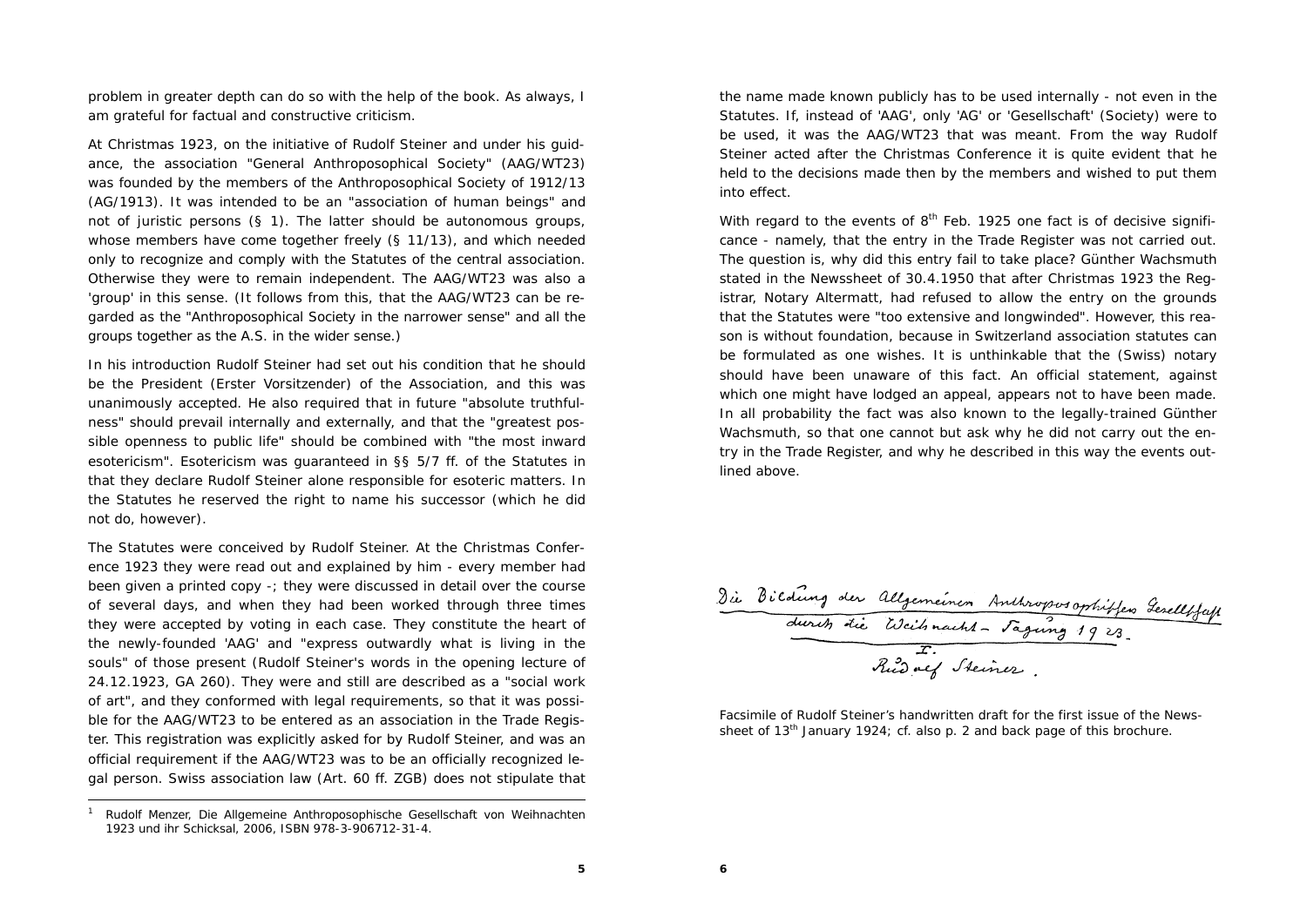### Part Two: The Year 1924

After the Christmas Conference 1923/24, "Statutes of the General Anthroposophical Society" were printed (in Vienna on  $5.1.1924$ ),<sup>1</sup> and on  $13.1.1924$ Rudolf Steiner reported in Newssheet Nr. l on the laying of the Foundation Stone, the founding of the "General Anthroposophical Society" and the Statutes that had been passed on this occasion.

On 29.6.1924 there first took place the  $11<sup>th</sup>$  ordinary General Meeting of the "Association of the Goetheanum, Free High School for Spiritual Science" (VDG). Here, Rudolf Steiner explained that in the 3<sup>rd</sup> extraordinary General Meeting which was to follow, "decisions are to be made about changes to the Association of the Goetheanum, about its relation to the General Anthroposophical Society and its place in public life" (GA 260a, p. 497).

The 3<sup>rd</sup> extraordinary General Meeting shows unmistakably Rudolf Steiner's intention to put into effect the decisions taken during the Christmas Conference 1923, also with respect to its relation to the VDG. In his introductory address he explained in outline what was to form the basis for the restructuring of the VDG: "It will therefore be necessary for the 'AAG' [WT23] to exist as an association that is registered with the Trade Registry. Within this AG four sub-sections will need to be established" (GA 260a, p. 503).<sup>2</sup> Rudolf Steiner was aware of course that, where 4 legally independent institutions were concerned, the common will-direction required for realization of the overall plan was a problem. At Christmas 1923 he had indicated with regard to the VDG, that the necessary shared will-direction could be achieved through forming a connection, on the level of the individuals involved in them, between the executive Councils of the AAG/WT23 and the VDG. Rudolf Steiner found a way that is surprising and has hardly been understood to this day, whereby the Council members of the AAG/WT23 have a seat and a voice in the Council of the VDG and are entrusted with the management of its affairs without

being members of the VDG. To make this possible, additions were made to the Statutes of the VDG (given here in bold type):

§1. "Under the name 'Verein des Goetheanum der Freien Hochschule für Geisteswissenschaft' **there exists as a constituent part** (Glied) **of the General Anthroposophical Society** an Association …"

That is to say, the VDG was to be an autonomous "group" of the AAG/WT23 (in accordance with §§ 11/12 of the Statutes of Christmas 1923);

§3.b. "the Council, which includes within itself the entire Council of the AAG".

That is to say, the Council of the AAG/WT23 is statutorily incorporated in toto into the Council of the VDG (and is thereby distinct from that part of the Council which is to be 'elected', as before, from the assembly of the VDG members);

§12. "The Council, **with the exception of the Council of the AG**, is elected by the meeting." Rudolf Steiner stressed the fact that: the Council of the AAG/WT23 "is there by definition (eo ipso)", in accordance with §3.b.).

§14 "The constitution of the office by the Council is such that the President and the Secretary of the AAG are at the same time the President and Secretary of the VDG..."

That is to say: Rudolf Steiner holds the office of President of the VDG, only in his 'capacity' as President of the AAG/WT23. (He was not, and did not become, a member of the VDG.)

The VDG remained, in complete agreement with the decisions of Christmas 1923, the owner and administrator of the Goetheanum estate. No decision was made, such as has been asserted in certain quarters, regarding a "change of name" or a "removal" of the VDG from the Trade Register. Equally, no "transfer of assets" took place. The designations "subsection" or "constituent part" (Glied) are synonymous with the "groups" referred to at Christmas 1923 in §§ 11/13. Rudolf Steiner said in conclusion that "the whole matter as we have it now before us is quite clear". The Notary, when asked explicitly whether he had any objections or additions to make, said he had not, so that Rudolf Steiner declared the  $3^{rd}$  extraordinary General Meeting of the VDG closed.

<sup>1</sup> They are missing in Documentation GA 260a, despite the fact that they coincide with Rudolf Steiner's formulation in the Newssheet of 13.1.1924. (Unlike the "Statutes of the Anthroposophical Society", which were printed at a later date and called 'Principles' after Rudolf Steiner's death).

<sup>&</sup>lt;sup>2</sup> The Anthroposophical Society itself (in the narrower sense); the Philosophical-Anthroposophical Press; the Goetheanum Association itself; the Clinical-Therapeutic Institute in Arlesheim.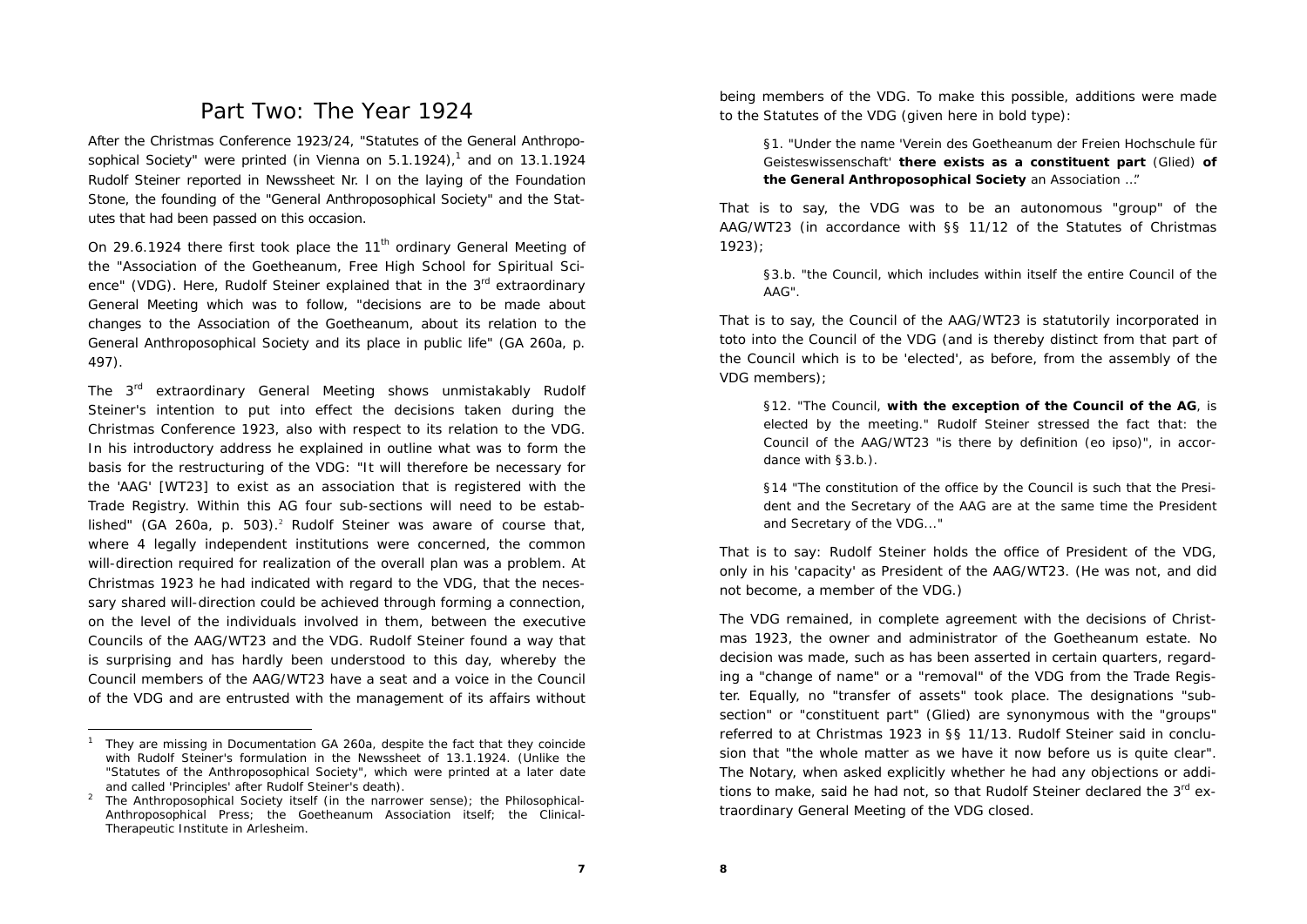The Notary's minutes of 29.6.1924 largely coincide, so far, with Frau Finckh's shorthand notes and with the intentions of Rudolf Steiner.<sup>3</sup> However, an "Item 2, Re-election of the Council" was **later added** to his minutes. According to this, the 6 Council members of the AAG/WT23 plus E. Grosheintz and R. Geering-Christ had been 'elected' as Council of the VDG (GA 260a, supplement, p. 27f.). But according to the shorthand report and Item 1, the Council of the AAG/WT23 had been incorporated statutorily and in toto into the Council of the VDG (see above, §3.b.). An 'election' cannot have taken place after the event! The minutes are also not signed as they should be,<sup>4</sup> and the Notary kept them back until 3.3.1925, the day when he entered in the Trade Register the unauthorized change of name of the VDG into AAG (see: The  $8<sup>th</sup>$  February 1925).

It can therefore no longer surprise us that the decisions of 29.6.1924 were not made public through entry in the Trade Register. Günther Wachsmuth did not carry out the task assigned to him by Rudolf Steiner, namely, to make the entry (see 'Necessary Defence', Newssheet of 30.4.1950, p. 207ff. in my book).<sup>5</sup> As a lawyer he doubtlessly saw through the manipulations that were opposing the intentions of Rudolf Steiner, but he accepted without protest the dubious actions of the Notary. These facts are very important for an understanding of what happened later, on 8.2.1925 – because here the Council members of the AAG/WT23 are again, in opaque fashion, 'elected' to the Council of the VDG that has been (unlawfully) renamed the AAG. The 'ordinary' Council members forfeit, without explanation, their exclusive voting rights and their Council functions. The autonomous 'subsections' of 29.6.1924 continue to exist only in appearance. The question arises: Was this already prepared, maybe, from behind the scenes?

With regard to a General Meeting of the VDG on 3.8.1924, we can only refer the reader to the detailed account in my book, owing to the sparsity of documentary material. On 5.9.1924 Rudolf Steiner still holds steadfastly to the decisions of Christmas 1923. He signs on behalf of the VDG, as its President, the contract for the purchase of the Clinic property from Ita Wegman. He purchases for the VDG and thereby affirms at the same time that, according to his will and intention, the VDG should remain an independent legal person: that is, a "group" of the AAG/WT23 in the sense described in §§ 11/13 of its Statutes.

On 31.12.1924 Rudolf Steiner wrote as follows to Felix Heinemann: "The whole structure of the Goetheanum administration must remain as it is now … The financial administration, in particular, must retain the same form – i.e. it must be my responsibility alone. I could not work in any other way…" We would remind the reader that at the end of September 1924 Rudolf Steiner had fallen ill and was confined permanently to his bed. In the "Atelier", surrounded by a wall of protection, he was inaccessible to all but a few select personalities.

 $3$  The minor differences have a certain significance only with respect to the 8.2.1925.

4 The minutes conclude as follows: "The correctness of the minutes, which are not a public document, is attested by: the President"; Signed: the Keeper of the minutes. – However, it was only signed by the Notary (not by Emil Grosheintz as the former President, or by Rudolf Steiner as the new President).

<sup>5</sup> G. Wachsmuth does not say directly which "entry" he is referring to. But there is no doubt that Rudolf Steiner gave him the task of entering in the Trade Register both Christmas 1923 and 30.6.1924.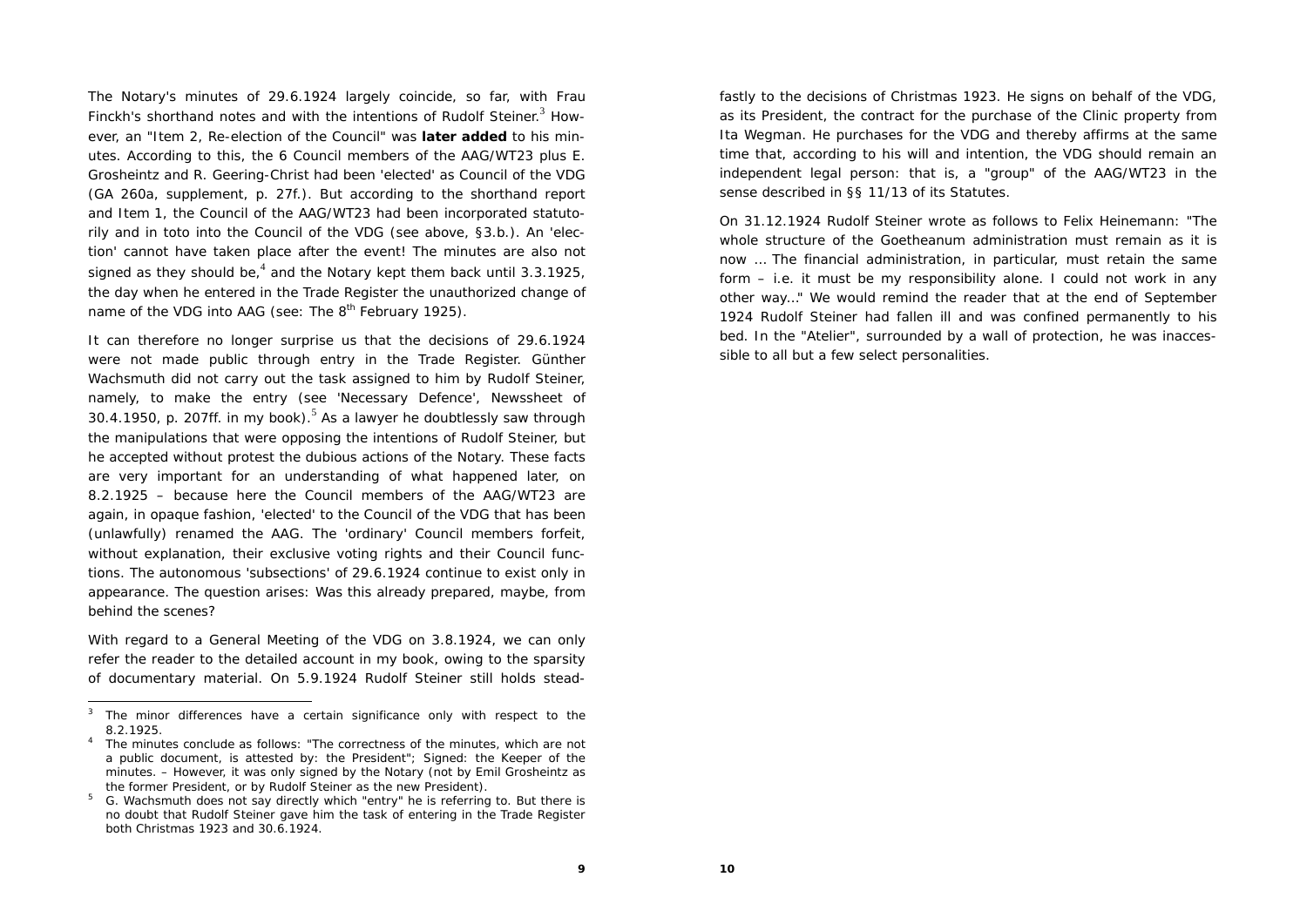## Part Three: The 8<sup>th</sup> February 1925

On 1.2.1925 a notice appeared in the Newssheet of the AAG/WT23:

### **INVITATION to attend on Sunday,**  $8<sup>th</sup>$  **February 1925** at 10.30 a.m.

#### **the 4th extraordinary General Meeting**.

AGENDA: 1. Revision of Statutes; 2. Restructuring of the Council; 3. Matters arising

The Council of the Association of the Goetheanum, Free High School for Spiritual Science. At 9.00 a.m. a preliminary meeting will take place for members of the Anthroposophical Society.<sup>1</sup>

The fundamental question arises, why an (extraordinary) General Meeting of the VDG was convened at all on the 8<sup>th</sup> February 1925, in view of the fact that, at the 3<sup>rd</sup> extraordinary General Meeting on 29.6.1924, the VDG had been structured in accordance with the Christmas Conference 1923 (see article 2 of this series, p. 2-3). Evidence that Rudolf Steiner wished to continue with this arrangement is shown in the contract of purchase of 5.9.1924, signed by him on behalf of the VDG, $^2$  and by his reply to Felix Heinemann of 31.12.1924 (GA 260a, p. 558), just a few weeks before the invitation to the  $4<sup>th</sup>$  extraordinary General Meeting: "The whole structure of the Goetheanum administration must remain as it is now … The financial administration, in particular, must retain the same form - i.e. it must be my responsibility alone. I could not work in any other way…"

Judging by the outcome, the answer to this question is abundantly clear: The AAG re-founded on Rudolf Steiner's initiative at Christmas 1923 was to be led to its demise as a legal body (no longer a legal person, no material assets, no new members, and no more members' meetings – the association as a whole condemned to extinction). To achieve this end, the

naivety and credulity of the majority of members was exploited to the full. Members were informed either falsely or with half-truths, critics were expelled with no decision on the part of the membership. $3$ 

The wording of the invitation in the Newssheet of the AAG/WT23 of 1.2.1925 did not make it clear to what meeting of what association the members were being invited. Only someone with inside knowledge or with legal expertise could infer from the ordinal number **fourth** and from the signature, that it was an extraordinary General Meeting of the VDG. The fact that a deed was being carried out which had to shun openness and therefore scrupulously avoided any precision, can be seen in certain 'formal' aspects.

Dr. Grosheintz first stated who were the members with the right to vote in this matter: Dr. Steiner, Albert Steffen, Frau Dr. Wegman, Frau Dr. Steiner, Frl. Dr. Vreede, Dr. Wachsmuth, Dr. Grosheintz, Graf Lerchenfeld, Dr. Unger, Frau Hirter, Frau Schieb, Frau Prof. Bürgi, Dr. Peipers, Herr Geering, Kommerzienrat Molt. These were the members with voting rights on 29.6.1924, plus the Council of the AAG/WT23. However, on 29.6.1924 the Council of the AAG/WT23 was incorporated statutorily and in toto into the Council of the VDG. These six personalities were, neither before nor afterwards, "ordinary members" of the VDG and were therefore not entitled to vote! Dr. Grosheintz continues:

I note that the invitation to this extraordinary Meeting has been sent out in accordance with statutory and legal requirements. It was published long enough in advance in 'Das Goetheanum' and in the Newssheet and, in addition, all ordinary members received an invitation.

The Statutes (Satzungen) of the VDG stipulate that invitations to General Meetings must be posted off five days in advance. $4$  For the VDG there was sufficient notice given, but not for the members of the AAG/WT23 scattered throughout the world – for how could they have travelled to Dornach so quickly?<sup>5</sup> From the invitation one could not tell **who** had invited members to the preliminary gathering. But the members of the

<sup>1</sup> The "Members of the Anthroposophical Society". These are members of the AAG/WT23 who, as extraordinary members of the VDG, take part in its meetings, but were not entitled to vote.

<sup>&</sup>lt;sup>2</sup> As announced by Rudolf Steiner on 29.6.1924, the VDG takes over from Ita Wegman 2 parcels of land from her property in Arlesheim (GA 260a).

 $3$  The Statutes of Christmas 1923 made an exclusion possible only by way of a decision of the members, in contrast to the VDG where, only the Council – with no reason given – could exclude a member.

In Switzerland at that time one could count on post arriving on the following day.

<sup>5</sup> The Statutes of Christmas 1923 required in §10 that notice of a meeting be given six or three weeks in advance.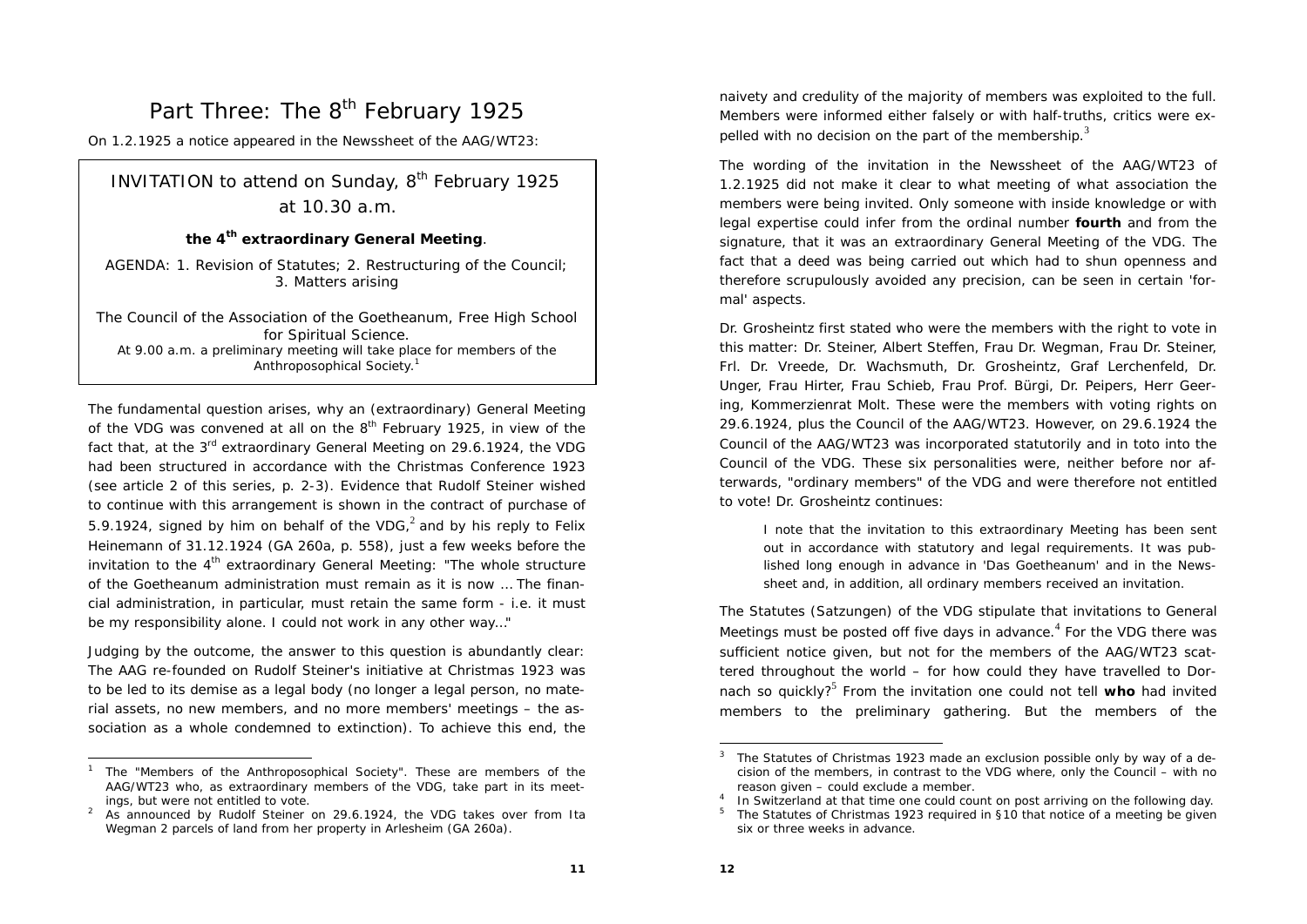AAG/WT23 did not really belong at all in a General Meeting of the VDG, and in effect had only been invited to a "preliminary gathering", $6$  with no indication given whatever as to who was inviting them and what was the purpose of the meeting (namely – to deliver a mortal blow to the AAG/WT23!). No minutes exist and no-one could later remember what exactly had been discussed during this "preliminary gathering". Dr. Grosheintz continues:

"We now come to the first Item on our agenda: a change in the Statutes. These Statutes are known to all ordinary voting members **who are present here**."

This was no more than an empty show of respect for formal procedure, as G. Wachsmuth had corrected the Statutes again one or, at most, two days before 8.2.1925.<sup>7</sup> A thorough prior study of these Statutes with their farreaching consequences was impossible and clearly not intended. – Correct procedure would have required the Statutes to be printed and distributed beforehand, or at least that the changes to those of 29.6.1924 should be explained in detail. Rudolf Steiner had demonstrated this convincingly at Christmas 1923 and on 29.6.1924. But Rudolf Steiner was not present; he was confined to his bed with a severe illness and access to him was controlled by a small number of people. I doubt whether he was shown these Statutes!

Those present at the 4<sup>th</sup> extraordinary General Meeting were not informed of the nature of the "change in the Statutes" until the very last moment. Presumably they did not wish to know so exactly, because they believed implicitly that it was all the wish and intention of Rudolf Steiner. In any case, no objections or critical questions appear to have been raised in the meeting. According to the minutes taken, the proceedings, leading to unanimous approval of the Statutes, can only have lasted a short time. It is recorded in the shorthand notes that Emil Grosheintz read out the "Statutes of the General Anthroposophical Society" only once:

§1. Under the name "Allgemeine Anthroposophische Gesellschaft" there

exists as legal successor to the Association of the Goetheanum… an association…

This cannot have been the AAG/WT23, and up to that date there was no knowledge of any other AAG. There can be no question of the founding of a second association AAG, because the Association of the Goetheanum continued to exist as a legal person, though under the name  $AAG<sup>8</sup>$  It was in fact a "covert change of name" which was, however, unlawful because there was no mention of it in the invitation. Admittedly, any association whatever had the right to change its name to 'AAG' and be entered in the Trade Register, but only on the basis of an effective 'decision'. According to the shorthand report and the minutes, however, no proposal to this effect was put forward on 8.2.1925, nor was an effective 'decision' made. Both the lawyers, Notary Altermatt and G. Wachsmuth, knew very well that this "change of name" was a flagrant violation of elementary legal principles. The Notary, in order to maintain a semblance of legality, simply added the following to his minutes:

The President announces to the Meeting that the association will henceforth bear the name General Anthroposophical Society.

This was clearly no substitute for a concrete decision, and of this there is no mention at all in the shorthand report. The Notary, obviously aware that a "change of name" was impermissible, composed this sentence in order to give at least the appearance of legality. The "change of name" of the VDG into AAG was a legally unacceptable manipulation, even if those present did not see through the verbal sleight of hand and 'believed' that the AAG/WT23 was now entered in the Trade Register.<sup>9</sup> The VDG did not become the AAG/WT23 on 8.2.1925 and, because the members were victims of a deception, no "conclusive fusion" (see part 6, p. 17ff.) can have taken place. Moreover, the phrase "as legal successor of the VDG" was nothing more than an empty formula (the legal successor of itself, so to speak), because the legal person of the association remained the same.<sup>10</sup>

J. W. Ernst asked all the Feb.  $8^{th}$  1925 participants he could reach, but to no avail. This included Prof. Hans Locher, who affirmed only later that everything had taken place as described by G. Wachsmuth (in the Newssheet of 30.4.1950 in 'Necessary Defence'), who makes no mention, however, of the preliminary gathering.

<sup>7</sup> On the basis of a recommendation of T. Binder (not Rudolf Steiner!) dated 6.2.1925 (GA 260a, Supplement p. 49).

See the 'Company Book' of the VDG in the Trade Register (GA 260a, Supplement p. 58-59).

<sup>9</sup> Albert Steffen wrote in his diary on 9.2.1925: *On the 8th the entry in the Trade Register took place.*

<sup>&</sup>lt;sup>10</sup> See the 'Company Book' of the VDG in the Trade Register (GA 260a, Supplement p. 58-59).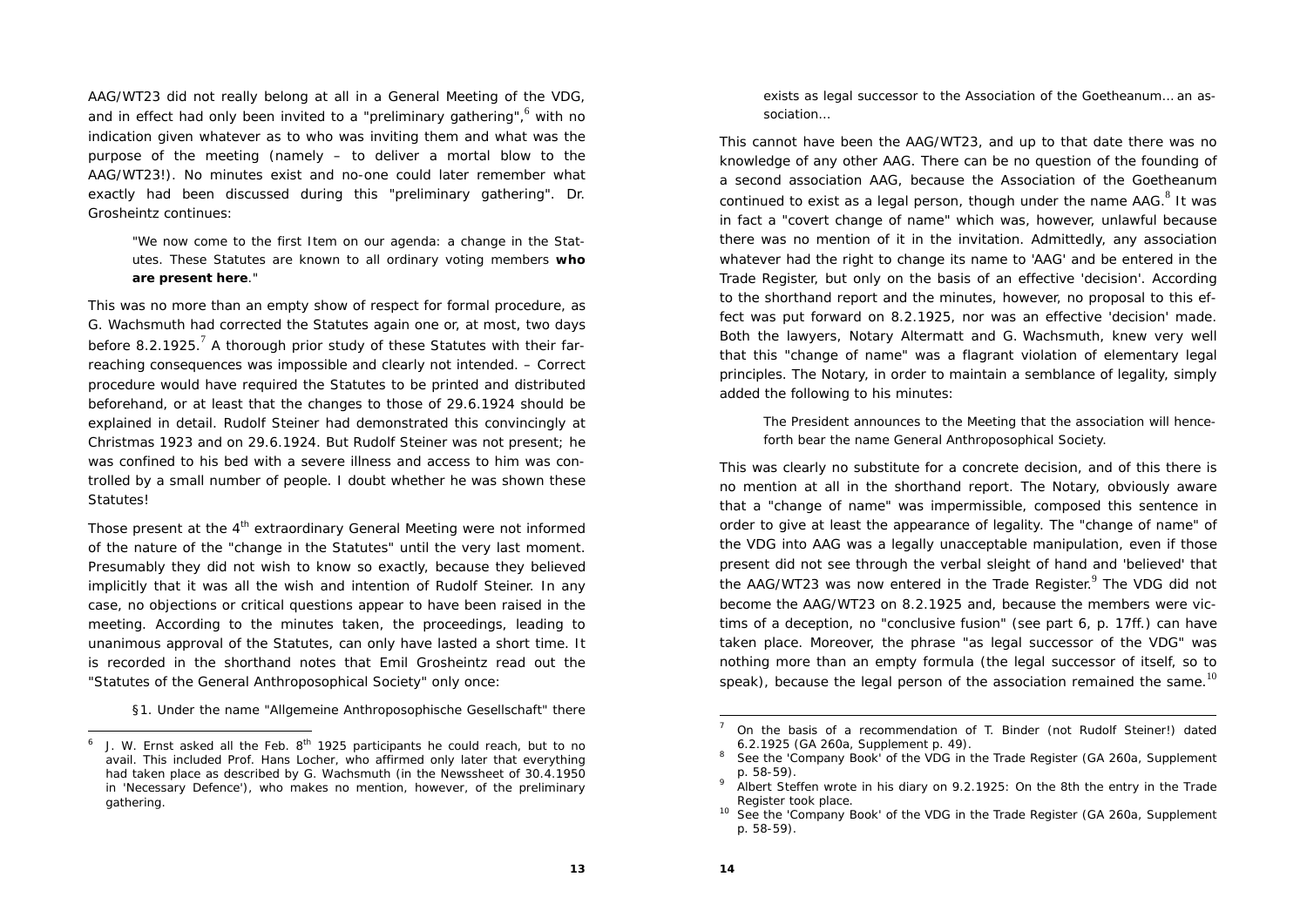Those present and all the members of the AAG/WT23 were thus led to believe that the VDG had been "transformed" into the AAG/WT23. On 8.2.1925 the VDG took over, not the Statutes of the AAG/WT23 but, instead, a kind of caricature of the Statutes intended by Rudolf Steiner for the VDG on 29.6.1924.

On 22.3.1925 there appeared in the Newssheet of the AAG/WT23 an "Announcement of the Council" undersigned: **The Council of the General Anthroposophical Society** (GA 269a, p. 567f.) The announcement began as follows:

We wish herewith to inform friends of the decisions taken by the General Meeting on the 8<sup>th</sup> February 1925 with the aim of leading further, in the spirit of the new structure given to the Anthroposophical movement at the Christmas Conference 1923, the institutions grouped around the Goetheanum in Dornach. We will first bring an extract from the words spoken on these questions by Rudolf Steiner at the General Meeting of June 29<sup>th</sup> 1924 …

Instead of indicating in detail the "decisions" and quoting the Statutes verbatim, the Council now gives the "extract from the words of Rudolf Steiner". Comparison with the whole of Rudolf Steiner's address on 29.6.1924 (GA 260a, p. 501 ff.) shows clearly that through the way the words are selected the intentions of Rudolf Steiner are presented in a distorted form: the "suitable" passages were used and "unsuitable" ones omitted or misquoted. Any indication of the fact that on 29.6.1924 a General Meeting of the VDG took place is carefully avoided. The members of the AAG/WT23 are thus led to believe that on 8.2.1925, not the VDG, but the AAG/WT23 had altered its Statutes and now had, according to the Trade Register, "four sub-sections":

§2. The General Anthroposophical Society comprises four subsections:  $^{11}$ 

The word 'sub-sections' was already misleading: Rudolf Steiner had spoken on 29.6.1924 of four autonomous sub-sections (constituent parts [Glieder]; groups) **of the AAG/WT23** (these included the AAG and the VDG "as such"), but he had said **nothing of administrations**. On

29.6.1924 the VDG remained **an autonomous constituent part of the AAG/WT23**,<sup>12</sup> whereas on 8.2.1925 it became the "holding (umbrella) association" and "proprietor" of the four initiatives. The AAG/WT23 was degraded to the no longer legally independent "Administration of the AG", whereby on 8.2.1925 the relation of the AAG/WT23 to the "sub-section VDG" was turned literally upside-down! In addition, what were hitherto known as the "Satzungen" of the VDG were from then onwards always referred to as "Statuten", so that the members would associate them with the AAG/WT23. $^{13}$ 

From today's standpoint it is hard to understand why no participant began to "sit up" – especially the Council members of the AAG/WT23. All present, however, either understood nothing or tragically kept silent. But if Rudolf Steiner had really wanted to radically "turn inside-out" the constitutions of the AAG/WT23 and the VDG while first not asking the members and then lying to them, he would not merely have overstepped his authority, he would also have lost his moral integrity.

The unauthorized "change of name" was an unscrupulous manipulation. Even if those present did not see through the deceptive play with words, but believed that the AAG/WT23 had now been entered in the Trade Register.<sup>14</sup> the VDG still did not become the AAG/WT23 on 8.2.1925. From a purely legal point of view there was nothing to prevent adoption of the name AAG: the VDG could quite lawfully take the name 'AAG', because the AAG/WT23 had not been entered in the Trade Register and had thus not been made public.

§5 Members of the association are: a) the ordinary and b) the contributing members.

The extraordinary members who had existed hitherto were now abolished and the exclusive voting right of the "ordinary members" of the VDG was thereby annulled.<sup>15</sup> However, only the members of the VDG obtained the right to vote - not the members of the AAG/WT23, as the latter were not

The Administration of the Anthroposophical Society, the Philosophical-Anthroposophical Press; the Administration of the Goetheanum Building; the Clinical-Therapeutic Institute in Arlesheim.

<sup>12</sup> Statutes (Satzungen) of 29.6.1924, §1 (GA 260a, p. 506).

<sup>&</sup>lt;sup>13</sup> Later the Statutes of Christmas 1923 were given the name "Principles", ostensibly for the sake of avoiding confusion.

<sup>14</sup> Albert Steffen wrote in his diary on 9.2.1925: *On the 8th the entry in the Trade Register took place.*

<sup>15</sup> Albert Steffen goes on to observe in his diary: *… Every member now has the right to vote* (GA 260a, Supplement p.71).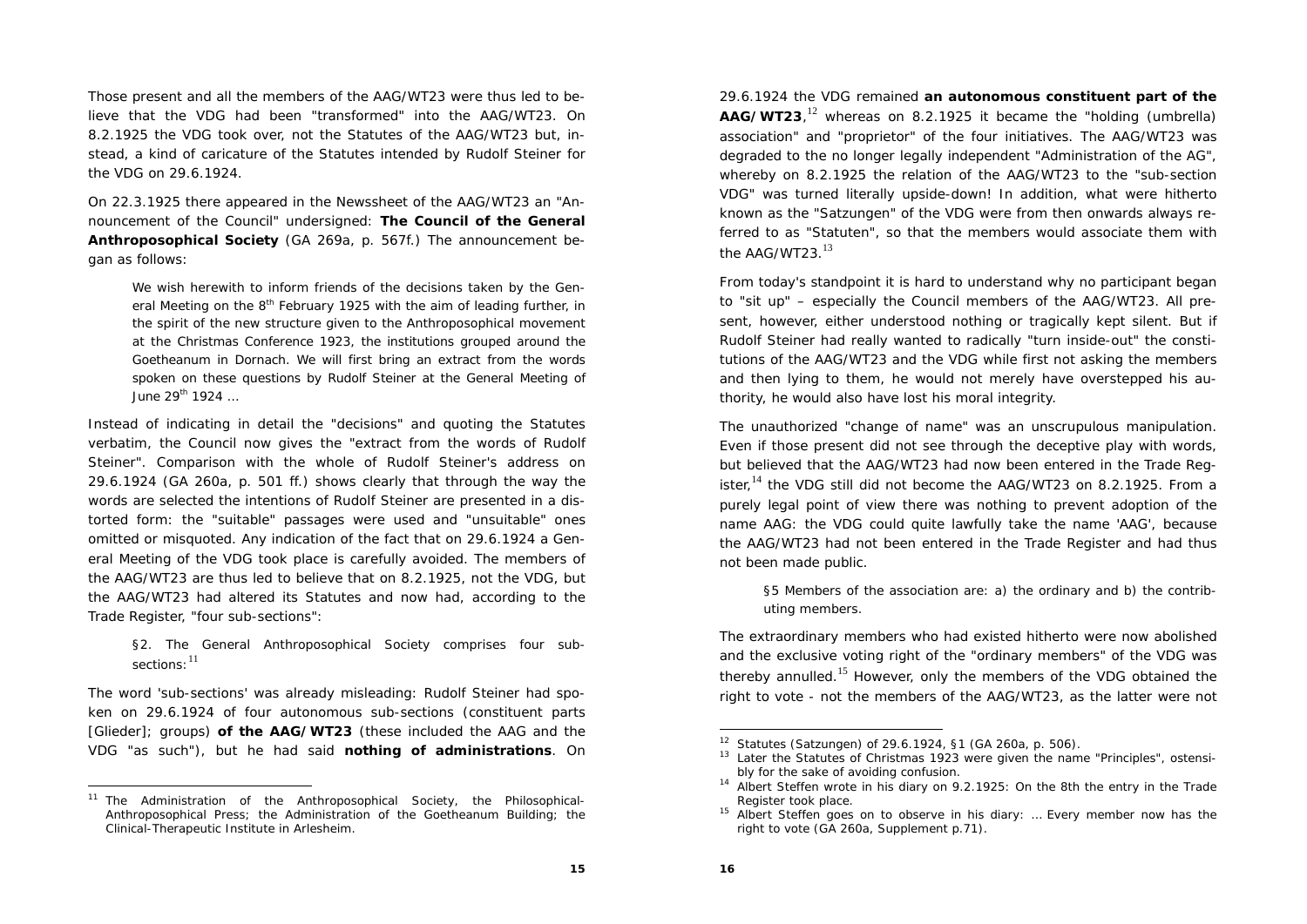affected by the meeting of the VDG of 8.2.1925.

§13. … Legally binding signatures on behalf of the association are given by the President, the vice-President, the Recorder and the Secretary/Treasurer, each of them individually.

From 29.6.24. onwards, only Rudolf Steiner and Emil Grosheintz would have been able to sign for the VDG.<sup>16</sup> The consequences in the light of Rudolf Steiner's approaching death are not hard to imagine, as Rudolf Steiner did not want to appoint a successor (in accordance with § 7 of the Statutes). § 13, as altered on 8.2.1925, handed over the power of administering the Goetheanum estate, in effect, to the Treasurer Günther Wachsmuth.

The new "Statutes" were only decided by the hitherto ordinary members of the VDG and the Council Members of the AAG/WT23. The Council of the VDG was neither dismissed nor discharged and in its place the six Council members of the AAG/WT23 – each individually and not in toto as Rudolf Steiner had wished – were appointed to the new Council.<sup>17</sup> With this change in the Statutes Rudolf Steiner's intentions of Christmas 1923 and 29.6.1924 were nullified. The AAG/WT23 as an association was neither continued nor dissolved, but tacitly abandoned.<sup>18</sup>

It remains the secret of the five ordinary VDG members present whether they really did not understand what they were having to vote upon. It seems that they blindly accepted Günther Wachsmuth's word that this was all according to the will and intention of Rudolf Steiner. The many extraordinary VDG members present, who were also members of the AAG/WT23, were unable to understand – for the simple reason that they had not seen the new "Statutes". Presumably they also accepted blindly that the VDG had been "transformed" into the AAG/WT23 and, as a consequence of the legal succession, had been entered in the Trade Register as the AAG/WT23. A question that could cause one considerable torment is the following: What did Günther Wachsmuth "report" to Rudolf Steiner before and after 8.2.1925?

16 29.6.1924, Statute (Satzung) §15: The President and vice-President are each entitled to represent the association independently

It only appears to be the case that the "**official minutes**" of the "fourth extraordinary General Meeting of the Association of the Goetheanum were typed out by Notary Altermatt himself on that same Sunday,  $8<sup>th</sup>$  Feb. 1925. He also attested them, but left them undated.<sup>19</sup> It is therefore impossible to establish with certainty when exactly they were written.

The "**Application to the Trade Registry**" also appears to have been written and attested on Sunday, 8.2.1925. But this is also **undated** and agrees neither with the shorthand report nor with the minutes. The pages are neither numbered nor legally attested, and the same applies to the numerous corrections, including a sentence that has been inserted later and is also added in the Trade Register. $^{20}$  The extraordinary General Meeting of the VDG which allegedly preceded that of 8.2.1925 is the one on 12.8.1920. Thus the second is mentioned and the third is thereby dropped. The signatures of the 6 Council members are identical with those of the AAG/WT23 and are attested by the Notary, but are only dated **"8th February" (no year given)**. Again, the true time of signing cannot be established. No-one was later able to vouch for the fact that the Notary had been to Rudolf Steiner's sickbed. Rudolf Steiner would certainly have seen through the deception and refused to sign. As a legal document, the "Application of 8.2.1925" is not worth the paper it is written on. $^{21}$ 

One must reckon with the possibility that the Council of the AAG/WT23 had signed one year earlier – i.e. on 8.2.**1924** – an "Application to the Trade Registry", which was not entered in the Register<sup>22</sup> but used for a different purpose on the " $8<sup>th</sup>$  February" [1925]. This would explain why the meeting had to be held on an 8<sup>th</sup> February and why both the "official minutes" and the "Application to the Trade Registry" are either undated or only partially dated. Notary Altermatt, as a friend of Rudolf Steiner's arch-

<sup>17</sup> With their own votes, Emil Grosheintz (with no power of attorney) on behalf of Rudolf Steiner and Ita Wegman.

<sup>&</sup>lt;sup>18</sup> The juristically absurd interpretation of what took place as "conclusive fusion" in the judgements of 12.2.2005 will be discussed later.

<sup>&</sup>lt;sup>19</sup> Even the "President" Emil Grosheintz and the "vote-counter" Ehrenfried Pfeiffer confirmed the "correctness" of the minutes and overlooked the fact that the "document" was undated and thus open to legal challenge.

<sup>&</sup>lt;sup>20</sup> The signatures of the previous Presidents Dr. Emil Grosheintz and Hermann Linde are no longer valid.

 $21$  For a more detailed account of the dubious character of the Applications in the Trade Register, see the book by R. Menzer.

<sup>&</sup>lt;sup>22</sup> Günther Wachsmuth's assertion that the Notary had refused to allow the entry because the Statutes of Christmas 1923 were *too complicated and longwinded* is not credible. Besides, there does not exist a "notice of refusal" which would have had to be issued by the Notary in such a case. It would have been possible to challenge this decision in court.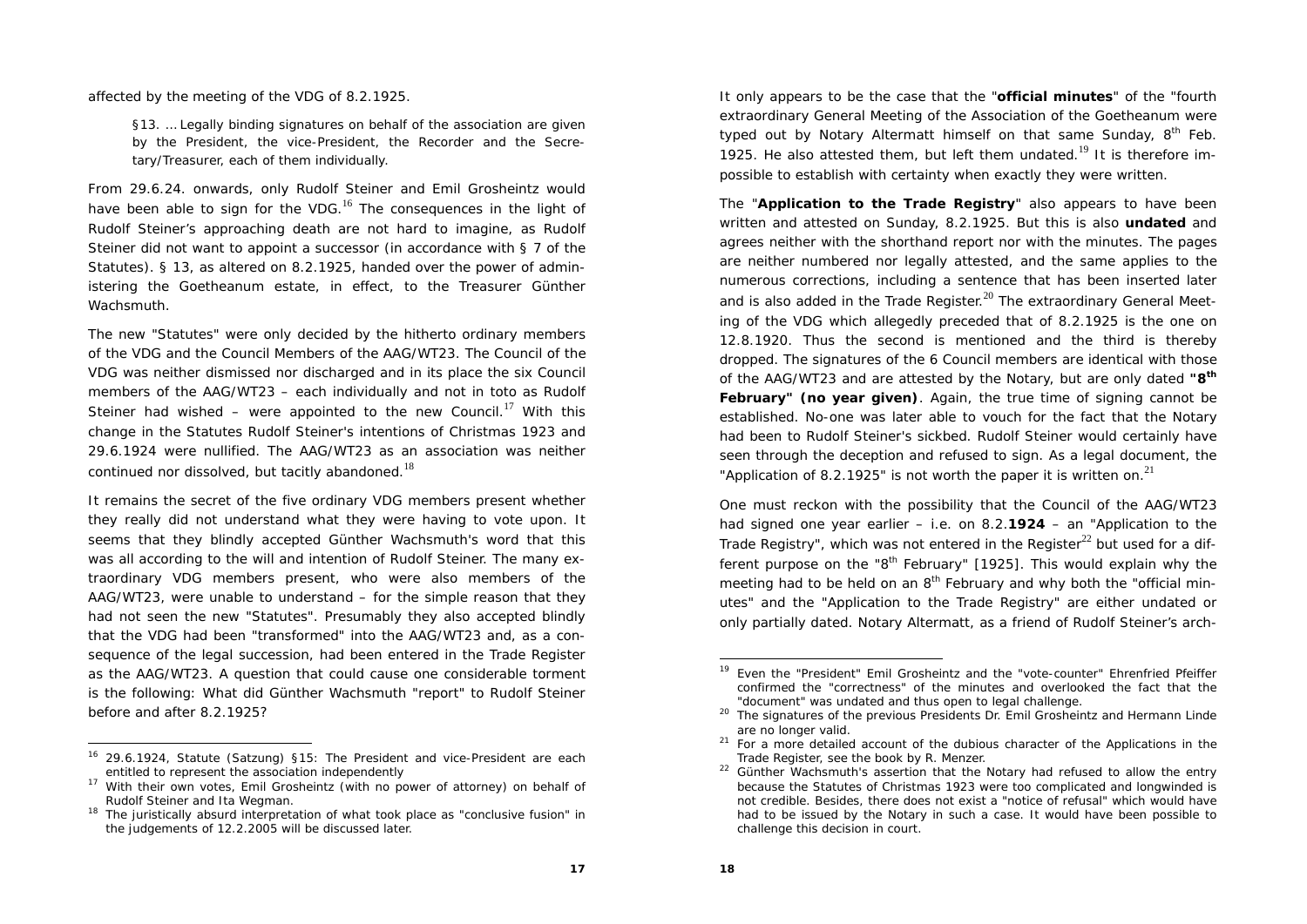enemy Kully (the local Priest) was certainly willing to cooperate in all this. It is not difficult to see that, with the deficiencies we have pointed out, he was leaving himself an 'escape route', so to speak: if he were charged with an offence he could simply declare everything invalid.

In the 75 years and more since 8.2.1925 it was first asserted that on 8.2.1925 the VDG was "transformed" into the AAG/WT23; then outsiders claimed that on 8.2.1925 the "real AAG" was founded; and finally, that the AAG/WT23, as the result of a "conclusive fusion" (see part 6, p. 17ff., had ceased legally to exist on 8.2.1925, but that its spirit lives on to this day in the renamed VDG. $^{23}$  On 8.2.1925 nothing of all this was stated, nor was it decided in a legally binding form. Thus the goal we formulated at the beginning was attained: Through the downfall of the AAG/WT23 the Anthroposophical movement was robbed of its earthly and legal foundation.

The sequel to this tragedy is to be outlined in a future article. But already at this stage I would like to express my deepest gratitude to all who have helped with their legal and publishing expertise, for their valued cooperation.

#### A SUMMARY OF THE ARGUMENT SO FAR:

**Part 1**: At Christmas 1923 the Association 'GAS' (AAG/WT23) was founded as a legal person in accordance with Art. 60ff. of the Swiss Code of Civil Law (ZGB). The 'esoteric' element was assured in §§ 5/7 of the Statutes, as was also the formation of any kind of "autonomous group" in §§ 11/13. The large number of members (around 10,000 throughout the world), the wish for the "greatest possible openness to public life" and protection of the name "General Anthroposophical Society" made its "entry in the Trade Register" absolutely essential. In spite of this, it did not take place or was actively prevented, contrary to the intention of Rudolf Steiner.

**Part 2**: On 29.6.1924 the "Goetheanum Association, Free High School of Spiritual Science", Reg. Assoc. (VDG) underwent a change of Statutes, whereby it became "a component part (Glied) of the AAG" (§1) and incorporated the Council of the AAG/WT23 in toto into the Council of the VDG (§3.b.) The VDG remained, under Rudolf Steiner's leadership, as a legally independent "group" of the AAG/WT23. However, in this case also, the absolutely necessary entry in the Trade Register inexplicably did not take place.

**Part 3**: On 8.2.1925 the VDG was renamed the 'AAG', with no prior announcement and no formal decision made!<sup>24</sup> Those present, and later the entire membership, were led to believe that a legal fusion of the VDG (loosely referred to as the 'Bauverein') with the AAG/WT23 had taken place.<sup>25</sup> In § 2 of the 'Satzungen' (statutes) four sub-sections were introduced, $26$  and thus Rudolf Steiner's concept of W23, of a central AAG/WT23 with exclusively autonomous "groups" was turned completely "upsidedown". The Notary's minutes are attested, but not dated. The application to the Trade Register also has no date, the signatures of the Council are inadequately "attested", with the date " $8<sup>th</sup>$  February" given, but no year. No single witness has yet come forward to vouch for the fact that the Notary and the Council had assembled at Rudolf Steiner's sickbed. The signatures are identical with those of the Council of the AAG/WT23 and were in all likelihood given on the  $8<sup>th</sup>$  February 1924, for the registration of the AAG/WT23 at the earliest possible opportunity.

 $23$  See the judgement of the Supreme Court in Solothurn of 12.1.2005, to which we will return later.

 $24$  §1. Under the name General Anthroposophical Society there exists, as legal successor of the Association of the Goetheanum, an association … (GA 260a, p. 560)

 $25$  The AAG/WT23 did not make decisions which would have been necessary preconditions for this; it did not officially take part in 8.2.1925. According to the minutes the Council of the AAG/WT23 was not representing the AAG/WT23 at this meeting.

<sup>&</sup>lt;sup>26</sup> The Administration of the Anthroposophical Society; the Philosophical-Anthroposophical Press; the Administration of the Goetheanum Building; The Clinical-Therapeutic Institute in Arlesheim.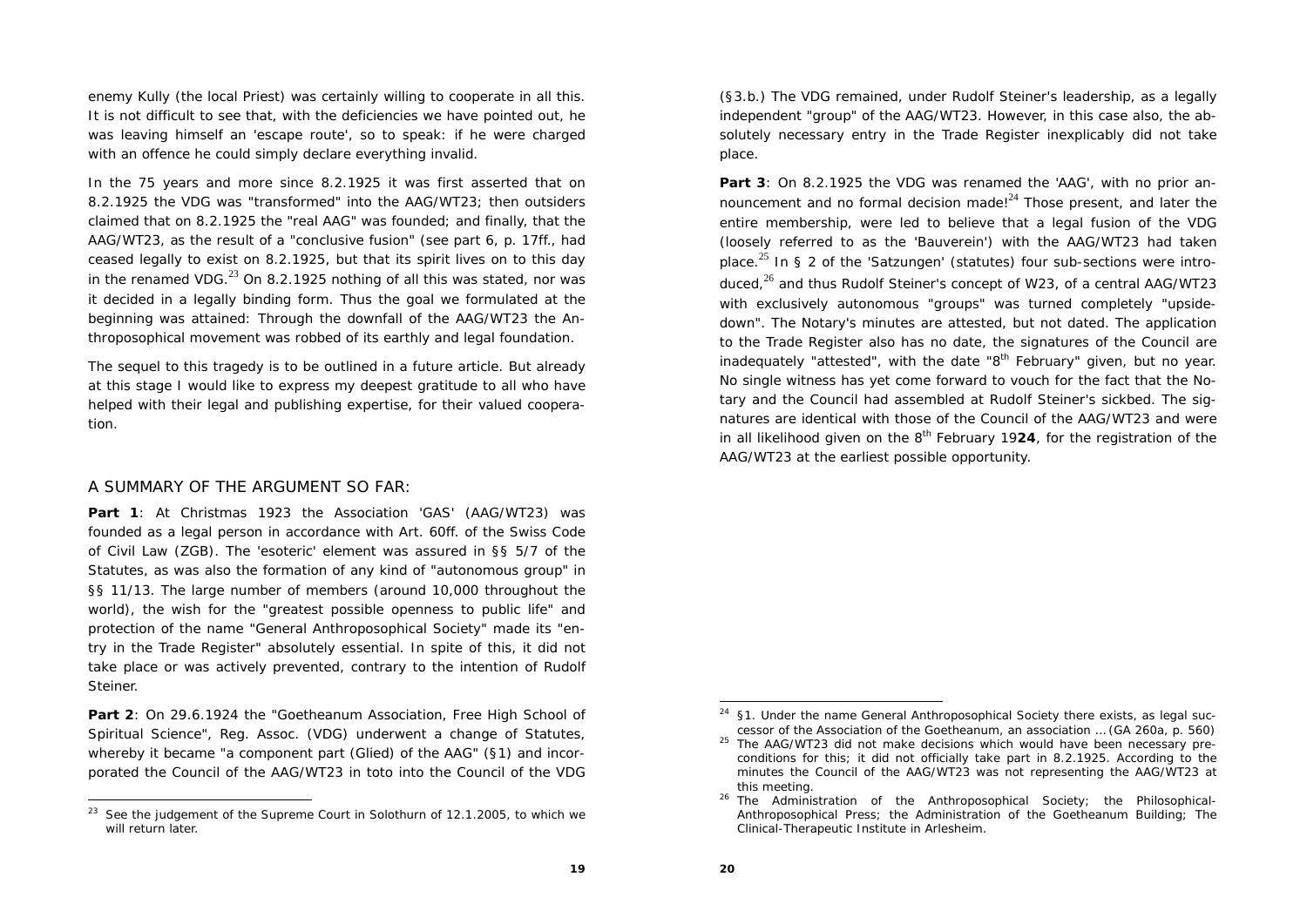## Part Four: The Year 1925 after the 8<sup>th</sup> February

On 3.3.1925 Notary Altermatt entered in the Trade Register the "change of name" of the VDG into 'AAG', enclosing the undated "minutes" and the invalidly attested "official application", both of which he nevertheless described as "public documents".<sup>1</sup> (Details can be found in my book.) The "entry in the Trade Register", which was an affront to any healthy sense of legal propriety, could only have been challenged by the (relatively few) members of the VDG, but not by those of the  $AAG/WT23.<sup>2</sup>$ 

On 19.3.1925 Rudolf Steiner and Ita Wegman signed a letter to be sent to seven different addressees: $3$ 

٠

Now that the entry of the General Anthroposophical Society in the Trade Register has been carried out, the President Dr. Rudolf Steiner has appointed the following (seven) personalities to the leadership of the Administration of the Goetheanum Building … We request that you let us know whether you are in agreement with this appointment.

The Goetheanum, Free High School for Spiritual Science –

*Dr. Rudolf Steiner Dr. Ita Wegman*

A subtle formulation, which could not but lead anyone who was unaware of what lay behind 8.2.1925 to believe that the AAG/WT23 had been entered in the Trade Register and that Rudolf Steiner wanted to entrust these seven personalities with the leadership of the rebuilding project.<sup>4</sup> Which would have corresponded entirely with Rudolf Steiner's intentions of Christmas 1923 and 29.6.1924.

In reality, however, it was not the AAG/WT23 that had been "entered in the Trade Register", but only a "change of Statutes of the VDG"! The 'Administration of the Goetheanum Building' was not a section of the AAG/WT23 but of the VDG which had been unlawfully renamed on 8.2.1925. It is unthinkable that Rudolf Steiner would have signed so **ambiguous** an appointment if he had seen the minutes and the Statutes of 8.2.1925. Günther Wachsmuth must have withheld them until at least 19.3.1925.

Rudolf Steiner would then have read the Announcement of the Council in the Newssheet of 22.3.1925. As we already described in Part 3, neither the *entry* of 8.2.1925 in the Trade Register is mentioned there, nor its publication in the Trade Registry Journal. The Newssheet of 22.3.1925 contained only the Council's Announcement, whose intention was to lead the members of the AAG/WT23 to believe (which they did) that the AAG/WT23 had been entered in the Trade Register.

The nagging question continues to arise: How much of these manipulations and the whole intrigue involved did Rudolf Steiner get to know of while on his sickbed? After reading the Newssheet of 22.3.1925, however, he had the entire deception clearly before him. But what should or could he do? Apparently, he did not give in to a mood of resignation, because he gave instructions that the room should be prepared in which he intended to continue carving the 'Group' (wooden sculpture).

But then he died, unexpectedly to the members, on 30.3.1925.

In the Newssheet (of the AAG/WT23) of 15.11.1925 an invitation to a Christmas Conference 1925/26 and to the "first ordinary General Meeting of the AAG" on 29.12.1925 was undersigned: The Council of the Allgemeine Anthroposophische Gesellschaft. The invitation included the following remarks:

٠

The Council of the AAG most cordially invites all members to this Christmas Conference. As the Christmas Conference is only for members of the AAG, friends are requested to bring with them their membership and Class membership Cards. The General Secretaries or Council Members of the national Societies are requested to report from their countries in the members' meeting, on their current activities, progress and experiences.

In very small print and with no explanation given the following sentence is added:

<sup>1</sup> Altermatt made serious errors in all the documents drawn up by him for 8.2.1925. Could this have been intentional, so that if necessary he would be able to revoke everything and evade responsibility?

<sup>&</sup>lt;sup>2</sup> The association name 'AAG' was not protected, because the entry of the AAG/WT23 in the Trade Register had not taken place.

<sup>&</sup>lt;sup>3</sup> On stationery of the "Goetheanum, Free High School for Spiritual Science" (GA 260a, p. 572).

<sup>4</sup> Including the professional builder Ernst Etienne, who understood the request no differently from this.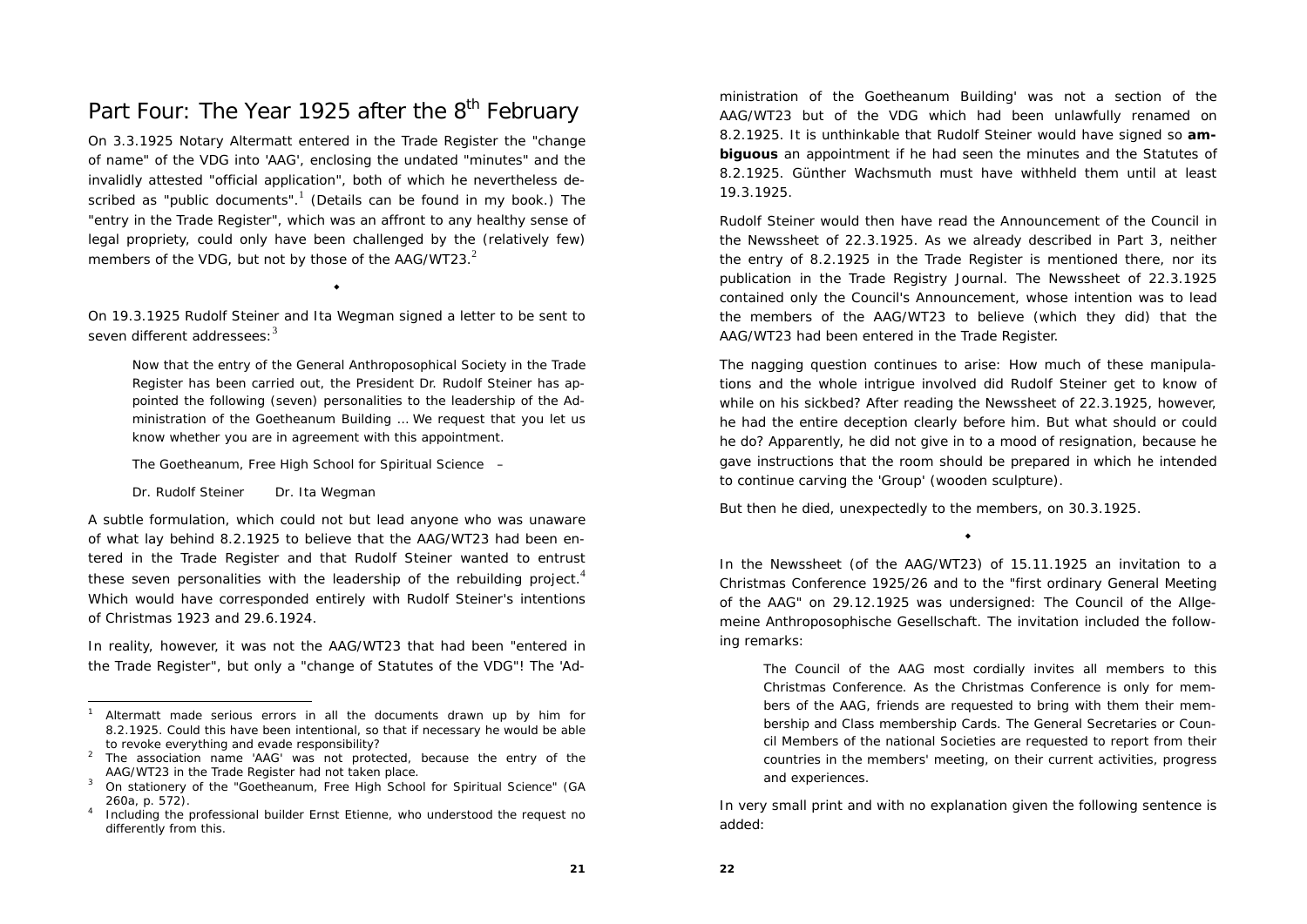Before this meeting a preliminary gathering will be held for members of the Anthroposophical Society.

Many a speculation has been provoked by this statement.<sup>5</sup> In this "preliminary gathering", however, nothing different was dealt with than in the "main meeting" that followed.

In the consciousness of the members of the AAG/WT23 there lived only the AAG of Christmas 1923. And the request "to bring membership cards" with them removed any doubt that some other association might be meant, because there **were** only membership cards of the AAG/WT23!

The shorthand report of the "preliminary gathering" for members of the AAG on 29.12.1925 includes the following items:

٠

Agenda, Point 1: "Report from the Council".

Albert Steffen welcomes all those present, on behalf of the Dornach Council and the Dornach members. He gives a brief report on the work accomplished since Rudolf Steiner's death: Frau Dr. Steiner's work with the eurythmists and in the Publishing House, Frau Dr. Wegman's work in the Clinic and the Class lessons she has held, Dr. Wachsmuth's activity in connection with the Building, and Frl. Dr. Vreede's work in the archives.

Albert Steffen speaks of the Council Members' activities, but carefully avoids mention of an association name. He does not touch upon the association questions in any way, or the  $8<sup>th</sup>$  Feb. 1925. In conclusion he reads out the "Laying of the Foundation Stone as it was given by Rudolf Steiner on 25.12.1923". He thus "proved" conclusively to the unsuspecting members that they were attending a conference of the AAG/WT23.

Agenda, Point 2: "The Change in the Statutes".

Dr. Rittelmeyer speaks at length in laudatory terms about Albert Steffen and the Council. Albert Steffen thanks him in a point by point response and declares himself willing to assume the leadership.

The change in the Statutes should have concerned itself with the election of a President to replace Rudolf Steiner who had since passed away. Rudolf Steiner's name was firmly established in the Statutes of Christmas 1923, but not in the "Statutes of 8.2.1925". But a change in the Statutes was entirely superfluous. It was then explained to those present that one could "sidestep the need" for such a change. In this way, however, one only obscured still further the fact that it was a meeting, not of the AAG/WT23, but of the AAG/VDG (of 8.2.1925).

Agenda, Point 3: "The Yearly Report"

G. Wachsmuth wishes to present the annual reports for 1924 and 1925 and read out the general balance-sheet "in accordance with proper procedure". It was necessary, above all, to work "**for the completion of the Goetheanum Building and then these balance-sheet matters will need to be handled in a somewhat different way**".

The annual reports for 1924/1925 and the general balance-sheet seemed to apply to the AAG/WT23, but in fact they, too, applied to the VDG (also responsible for the rebuilding of the Goetheanum), which on 8.2.1925 had been renamed 'AAG'. With the vague expression "general balance-sheet" G. Wachsmuth was hoodwinking his listeners. He was speaking altogether in veiled and mysterious terms. His assertion that "these balance-sheet matters will need to be handled in a somewhat different way" was not clarified and no reason was given to justify it.

Agenda, Point 4: "Auditing of the Accounts".

Herr Trommsdorf begins: "Herr Berner and I, as the auditors elected in the last General Meeting, have the task of reporting to you on the audit of the accounts for the year 1924".

The AAG/WT23 had neither a "last General Meeting" nor "auditors". It cannot have escaped the auditors that they were dealing with the VDG renamed AAG, and not with the AAG/WT23. But like the speakers before them, they carefully avoided naming the object of their audit. The report thereby obscured the facts still further.<sup>6</sup> Here, too, one must ask the question: Why did the accountancy experts let themselves be made use of for the purpose of obscuring the facts? At the close of the preliminary gather-

<sup>5</sup> E.g. that Rudolf Steiner had wished at Christmas 1923 only to "continue" the "Anthroposophical Society" of 1913 and, after two unsuccessful attempts on 29.6.1924 and 3.8.1924, had founded the "holding association AAG"; and that the "Sub-section: Administration of the Anthroposophical Society" was the "An-

throposophical Society" of 1923 (also called, for the sake of concealing the true facts, the WTG or "Christmas Conference Society").<br><sup>6</sup> See my book for more details, p. 193 ff.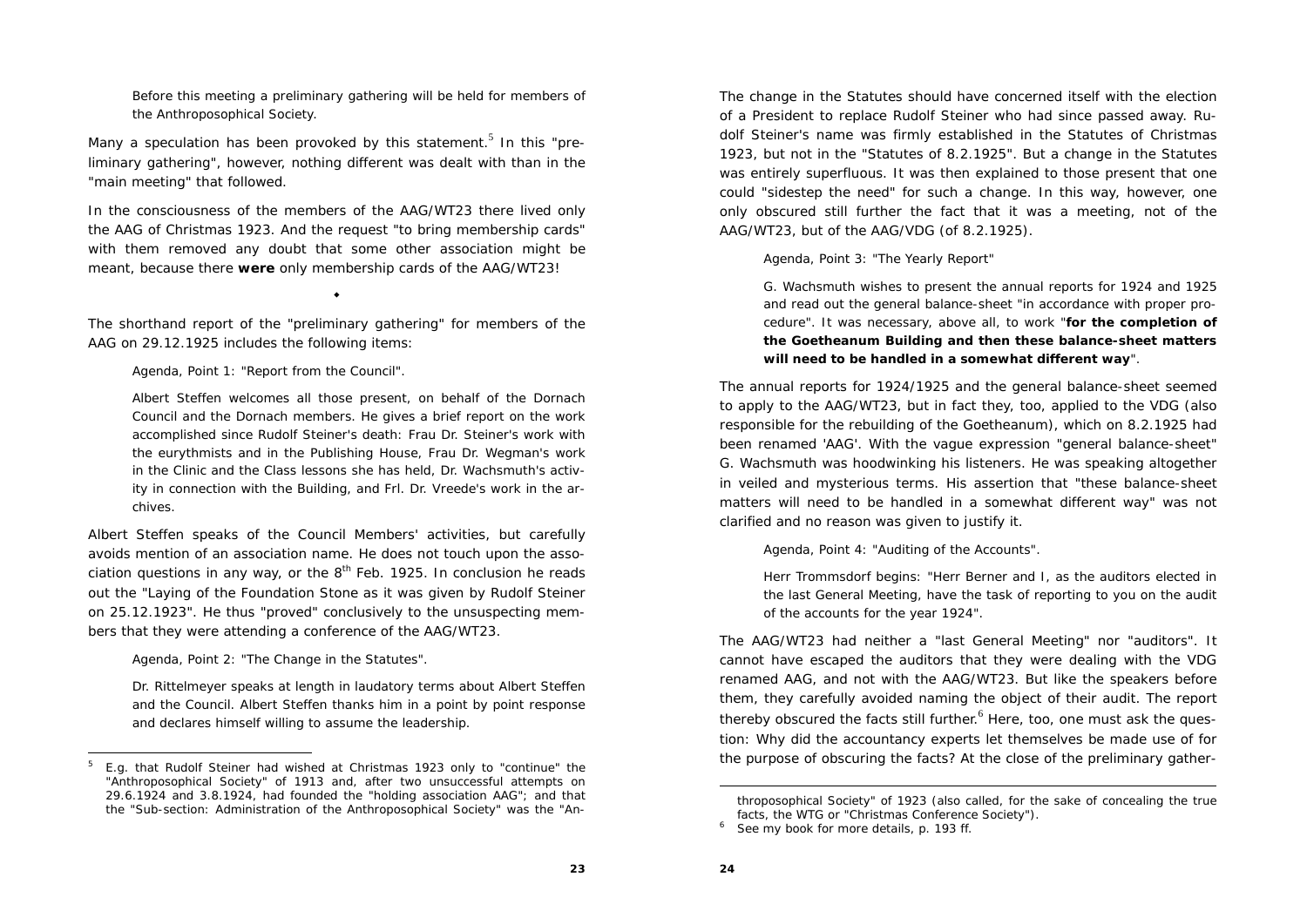ing Albert Steffen requested his listeners not to ask any unnecessary questions in the main meeting:

"… And so it will be important to conclude the business as quickly as possible in the official meeting. The representatives of the judiciary will be there, and we must not create unnecessary difficulties."

Their palpable fear of Albert Steffen caused his listeners to be on their best behaviour, refrain from speaking and innocently consent to everything proposed. And they failed to notice that they were treated, from then on, as members of the AAG/VDG of 8.2.1925. They continued to believe in their membership of the AAG/WT23, in the "esoteric Council" and in the "esoteric High School". They were unable, or did not wish to see that the AAG/Wt23, and with it "esotericism", were in effect extinguished.<sup>7</sup> Even when one human catastrophe after another had occurred and the "Society" had twice split apart, the majority remained loyal to their "esoteric leadership". Again and again they were led by the nose and lied to in the Newssheet of the AAG. Very few indeed were able to see through the deception.

#### A SUMMARY OF PARTS 1-4:

In the first four Parts we have shown how clearly and correctly Rudolf Steiner not only founded the AAG at the Christmas Conference 1923, but also brought about a connection of the VDG with the AAG/WT23 that was truly worthy of his genius. $8$  On the  $8<sup>th</sup>$  February 1925 Günther Wachsmuth, with the help of Notary Altermatt, led all this ad absurdum, destroyed what had been created and what was intended by Rudolf Steiner, and misinformed the members of the AAG/WT23 of what had really happened, in the Newssheet of 22.3.1925. We have also described the comedy of errors (and confusion) of 29.12.1925. We will now go on to show the extent of the lying and deceit with which this betrayal of Rudolf Steiner has been perpetrated for decades.

[COMMENT by publisher and magazine Editor W. Lochmann: It is by no means the case that the 'attack' on Rudolf Steiner and his Society came to an end in the years 1924/25; the deception continues unabated. Above all for those involved who have since crossed the threshold, having acted in this way – in the best case out of a misunderstood Anthroposophy and in the worst out of underhand motives – it will be good if their errors are clearly recognized and documented for posterity. If only for this reason we would like to continue this series of investigative articles.]



*schaft von Weihnachten 1923 und ihr Schicksal*

**25**

Without the necessary decision having been taken by the members.

 $8^8$  See Part 2: 29.6.1924.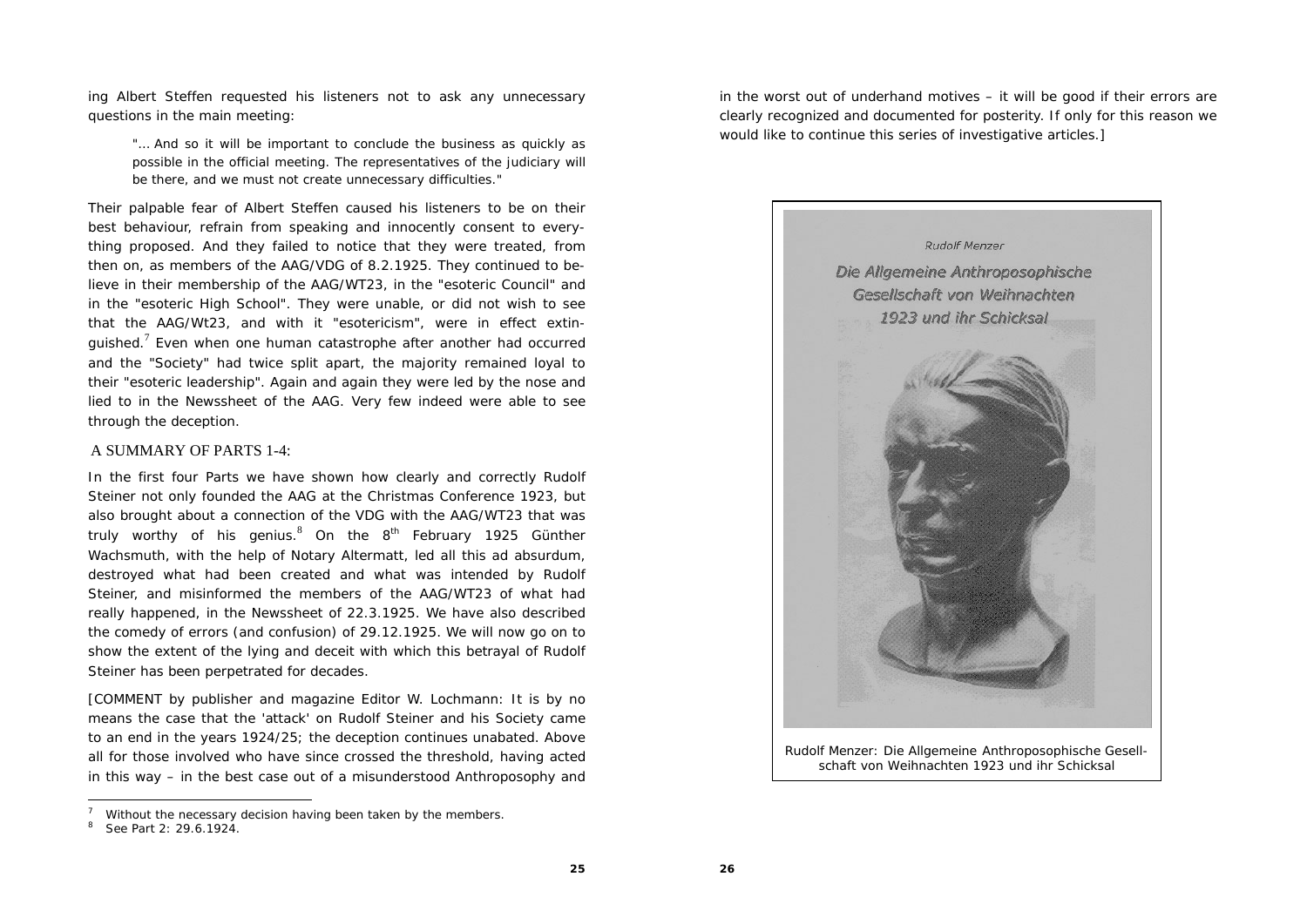## Part Five: Members continue to be misled in the Newssheet of the AAG (WT23)

The next thing was that Günther Wachsmuth had, of course, to prevent the machinations from coming to light. Whenever he was asked about 8.2.1925 by Society functionaries – group leaders, for example – he passed on information about the "Statutes", but said that Rudolf Steiner had not wanted them to become generally known.<sup>1</sup> He also asserted that Rudolf Steiner had wanted to rename the Statutes of Christmas 1923 'Principles', in order to avoid confusion with the Statutes of 8.2.1925. $<sup>2</sup>$ </sup> How dishonest and foolish it would be to try to prevent confusion of the 'secret' Statutes of 8.2.1925 with those of the AAG/WT23 by renaming the latter 'Principles'!

Evidently G. Wachsmuth was aware of the unlawfulness of his action, because he avoided making any clear statement about 8.2.1925 for ten years.<sup>3</sup> On 14.4.1935 he gave a brief explanation for the first time within the context of a General Meeting. To do this, he abruptly interrupted the concluding vote and resumed it again just as abruptly. He carefully avoided saying anything that might compromise him, and left the Hall so quickly that comments or questions from members were not possible. (See my book for a detailed analysis of his explanation.)

Then followed the period of power struggles and schisms within the Council and the Society and, because of this, 8.2.1925 sank into oblivion. A small number of members, however, did not lose sight of it (among them Dr. Hans Erhard Lauer), so that Günther Wachsmuth felt obliged to publish in the AAG Newssheet of 30.4.1950 an explanation, under the heading "Necessary Defence", which was as misleading as the "Announcement of the Council" of 22.3.1925 (see Part 3 and p. 175ff. in my book). In this statement G. Wachsmuth claimed that Notary and Trade Registrar Altermatt had found the Christmas Conference Statutes "too extensive and longwinded" for the Trade Register, and had therefore "condensed them

into a few paragraphs". Rudolf Steiner had – said G. Wachsmuth – not been entirely satisfied with these "Statutes" (of the Notary for 8.2.1925), but he had finally agreed to them all the same. (More on this in my book, p. 207ff.)

The shamelessness of this untruth can be easily recognized by anyone who compares the Statutes of Christmas 1923 with the altered Statutes (Satzungen) of the VDG of 8.2.1925 and the "condensed version" of these entered in the Trade Register. It is true that the **Notary** summed up in a condensed form the Statutes of 8.2.1925 for the "Application to the Trade Registry" (allegedly signed by Rudolf Steiner on 8.2.1925) – but **not** the Statutes of Christmas 1923.

Following the example of Günther Wachsmuth, various spokesmen of the Council have repeatedly misled the members. Here are a few selected examples, which are dealt with in more detail in Annexe 1 of my book. For example, Paul Eugen Schiller<sup>4</sup> wrote in the Newssheet of  $15.12.1963$ about "The Principles and Statutes of the AAG". He says the following:

 $\bullet$ 

It must be stated here unequivocally that entry into the Trade Register of the Statutes in the form in which they were accepted at the Christmas Conference was not possible (and would not be possible today). A second version was therefore drafted. It bears the heading: "Statutes of the General Anthroposophical Society".

*Commentary:* "Entry" was indeed "possible" (but no longer, of course, after Rudolf Steiner's death). The alleged "second version" (of the Christmas Conference Statutes) is nothing other than the modified 'Satzung' of the VDG! And this stands in flagrant contradiction to Rudolf Steiner's intentions of Christmas 1923 and to 29.6.1924. Schiller goes on to say:

The application to enter these Statutes in the Trade Register was personally signed by Rudolf Steiner on 8.2.1925. The authenticity (of the signature) was attested by Notary Altermatt.

This is unbelievable! The "Application to the Trade Register" is as such not dated and the "attestation of the signature" by the Notary has no year

Anyone could have read the Statutes of 8.2.1925 in the Trade Registry Office, but it seems nobody thought of doing so.<br><sup>2</sup> Until 8.2.1925 the "Statutes of the AAG/VDG" were called "Satzungen"; any con-

fusion of them with the "Statutes" of Christmas 1923 was therefore impossible!

In Switzerland one cannot be prosecuted for a breach of the law after the expiry of 10 years.<br><sup>4</sup> Paul Eugen Schiller was a close co-worker of Günther Wachsmuth in the Admini-

stration.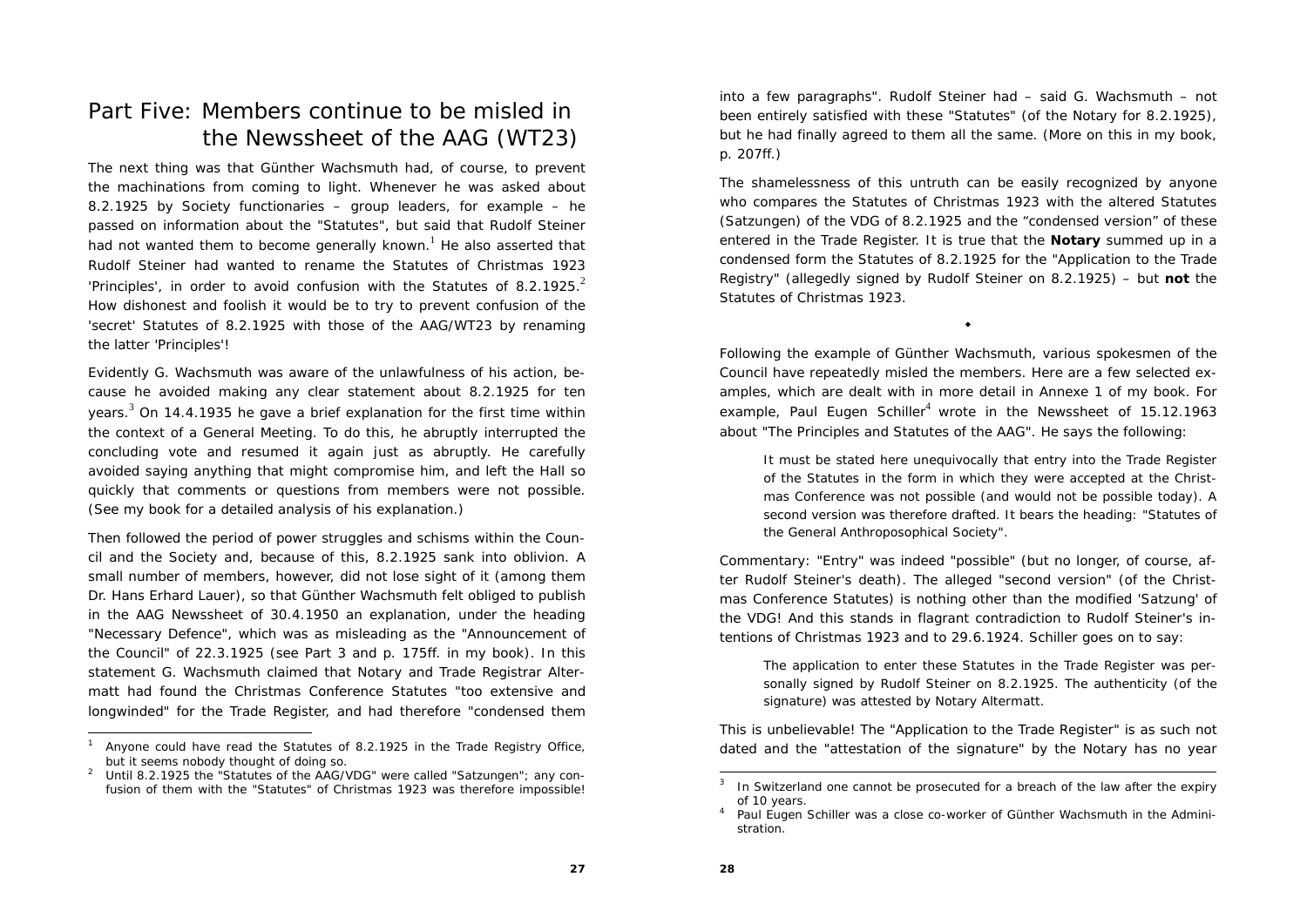given. The whole thing is not worth the paper it is written on! In all probability, Günther Wachsmuth and the Notary used an "application" that was signed on 8.2.1924, and had then not been "entered", but "held back" and "used" on 8.2.1925.

#### Schiller continues:

Rudolf Steiner indicated that one could call the version given at Christmas – 'Principles' and the version entered in the Trade Register – 'Statutes'.

Here Schiller repeats the shameless assertion made in desperation by Günther Wachsmuth, and also says:

According to the will of Rudolf Steiner these assets (of the VDG) were to be transferred to the newly-founded AAG.

Another unbelievable false allegation – though by no means the last. In reality neither a new AAG was founded nor were any "assets" transferred on 8.2.1925. What happened was, that the VDG unlawfully renamed itself AAG and then pretended to be the AAG/WT23. That cannot have been the will of Rudolf Steiner!

٠

In the AGM of 17.4.1965 the Council proposed "improvements" to the "Statutes of the AAG", but did not read out the wording in full. At the same time it declared the "Principles of the Christmas Conference" to be "unchangeable into the future". The members did not see through the ulterior and contradictory meaning of the action, and approved the proposal. But this did not affect in any way the basic facts and the legal situation: despite all protestations to the contrary, members were still attending a meeting of the Building Association (Bauverein) which had been unlawfully renamed AAG, and not of the Christmas Conference Society (AAG/ WT23). The latter had 'evaporated' decades earlier.

On 24.6.1984 **Kurt Franz David**'s<sup>5</sup> essay "The 8<sup>th</sup> February in the History of our Society" appeared in the Newssheet. Unashamedly, he repeats the baseless assertions of his predecessors:

۰

During the Christmas Conference 1923 Rudolf Steiner gave new Statutes to the AAG which was then being founded, and had them approved by the members present as he read them out three times. Their entry in the Trade Register was delayed because they did not contain a number of items which are prescribed by association law.

We have here **neither** an 'application', **nor** do we have a 'refusal' of the Trade Registry.<sup>6</sup> Or does K. F. David as a close co-worker of Günther Wachsmuth **know** that Rudolf Steiner signed on 8.2.**1924** (**24!**) an "Application of the AAG/WT23 to the Trade Register", which was "held in reserve", however, and given a new function on 8.2.1925? For only in this way could one circumvent Rudolf Steiner, knowing that he would not consent to 8.2.1925!

Kurt Franz David continues:

This entry was successful 13 months later, through the decisions of 8.2.1925. They came about through the renaming of the 'Verein des Goetheanum' – the 'Verein Allgemeine Anthroposophische Gesellschaft', and through revision of the Statutes of the Bauverein in accordance with this change.

Another blatant falsehood: the AAG/WT23 was not mentioned a single time on 8.2.1925, and it was only affected indirectly by the unlawful renaming of the VDG.<sup>7</sup> The "Statutes of the Bauverein" (VDG) were not "revised" in accordance with Rudolf Steiner's intentions. Thanks to the technique of constant repetition, however, these falsehoods are believed right up to the present time.

The 'Bauverein' … was until 29.6.1924 an independent association … On this date, at Rudolf Steiner's suggestion and in his presence the independent association was dissolved and incorporated as a sub-section of the AAG that had come into being at the Christmas Conference 1923.

Yet another blatant untruth. – The VDG remained, according to Rudolf Steiner's proposals on 29.6.1924, an "independent association" in agreement with Art. 60ff.  $ZGB$ <sup>8</sup> K. F. David wrongly interprets the expression

 $5$  Kurt Franz David was also a co-worker of Günther Wachsmuth in the Administration.

Against which one could have lodged a complaint, and even made an appeal.

<sup>7</sup> Because the AAG/WT23 was not entered in the Trade Register. – Which its Council members, who were present, ought not to have accepted. This is assuming, of course, that they could have seen through the underhand manoeuvres.

<sup>8 §1:</sup> Under the name "Verein des Goetheanum der Freien Hochschule für Geisteswissenschaft" there exists, as a component part of the AAG an association.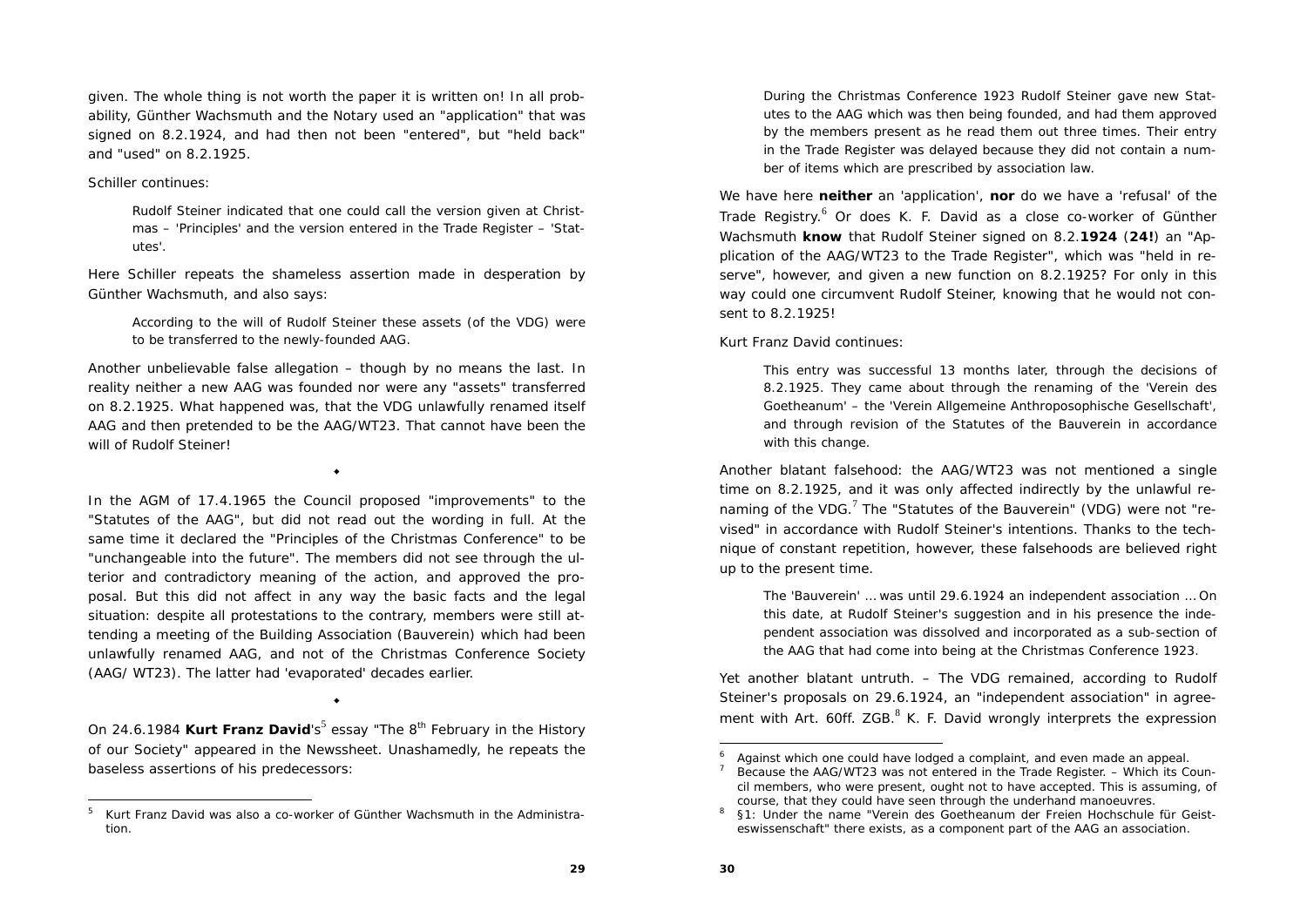'sub-section' (Unterabteilung) to mean 'integral part' (Bestandteil) of the AAG/WT23. The Statutes of Christmas 1923 **did not permit** the incorporation of legal persons. $9$  But with §§ 11/13 it expressly encourages the forming of **autonomous groups**.<sup>10</sup>

David continues almost defiantly:

It would not have occurred to anyone then that, as a result, the AAG founded at Christmas 1923 had been dissolved or divested of its essential character.

Indeed, it "did not occur to anyone"; but only because the members were led to believe that the AAG/VDG entered in the Trade Register **was itself**  the AAG/WT23 – which, however, had really been "dissolved" **and** "divested of its essential character" by 8.2.1925.

٠

In the Newssheet of 12.2.1989 Manfred Leist wrote about "The 8<sup>th</sup> February 1925". This he did at the request of the 'Working Collegium' of the AS in Germany'. No fewer than 19 members of this "Collegium" attested by name to the correctness of this exposition, and the Dornach Council gave their "approval and their agreement" to its publication.

First, M. Leist reveals to us the 'truth' about the "Entry of the AAG/WT23 in the Trade Register":

It would, in itself, have been possible … But Rudolf Steiner, if he ever had such an intention, abandoned it straight away.

Rudolf Steiner did not "abandon" anything; on the contrary, he confirmed that the entry of the AAG/WT23 in the Trade Register was "necessary"! $<sup>11</sup>$ </sup> It is quite incredible how similar this systematic lying is to politics. One depends entirely on the reader's naivety, good nature or even stupidity. How else could holders of office disseminate falsehoods of this kind, were they not convinced that the good folk, trusting the Council implicitly, would believe anything that comes "from above"? Leist "informs" us further:

But it was important for Rudolf Steiner to have a legal bearer, in the form provided by the Trade Register, for many life-processes which concerned the AS in the widest sense (e.g. legal ownership of the Goetheanum). He made the decision not to create for this a new legal form, but to make use of the Goetheanum Association.

With knowledge of the facts, one is rendered speechless by the audacity with which decisions and intentions are attributed to Rudolf Steiner, which can only have their source in a sick or malignant fantasy. The "Central Society" AAG/WT23, together with its ALL-embracing autonomous groups, needed no additional "legal bearer provided in the form of the Trade Register".<sup>12</sup> Rudolf Steiner never even hinted at such a thing, and still less did he "make use of the Goetheanum Association" for this. $13$  No bounds are set to Leist's fantasizing, as he continues:

Through a change in the Statutes this Association was to undergo a transformation and receive the name 'AAG'. A not insignificant advantage arising from this, was that a transfer of assets – above all, of the Goetheanum Building – to a new legal bearer, with considerable costs attached, was avoided. A first step towards this transformation was the members' meeting of the "Verein des Goetheanum" on 29.6.1924, with a corresponding change of Statutes (Satzungen).

Leist obviously realizes that a "change of name" was not permissible $14$  and therefore had to be brought in via the "back door" of a "change of Statutes". Also unbelievable is the nonsense told by Leist about a "transfer of assets". The VDG had been the legal bearer of the Goetheanum asets since 1913, and continued to be on 29.6.1924! At the Christmas Conference Rudolf Steiner had expressly stated: "And the rebuilding of the Goetheanum has nothing to do with the administration of the Anthroposophical Society.<sup>15</sup> Leist is repeating one of the classical untruths that have for decades been served up to us by people who are clever but only distantly connected with Anthroposophy, so that the Society 'coup' of

<sup>9 §1:</sup> The AS is to be an association of **human beings** …

<sup>10 §11:</sup> Members can join together on a geographical basis or on that of subjectmatter, to form small or large groups ...

<sup>11</sup> It will therefore be necessary that there should be the General Anthroposophical Society as an association that is **entered** in the Trade Register … (GA 260a, p. 503).

<sup>&</sup>lt;sup>12</sup> Rudolf Steiner on 24.12.1923 re. §11 of the Statutes: "The AG is ... universally human – and for it everything else is group." (GA 260).

 $13$  It cannot be proved that Rudolf Steiner signed anything on 8.2.1925.

<sup>&</sup>lt;sup>14</sup> The "change of name" was neither put forward as a proposal, nor was it decided in accordance with association law.

<sup>&</sup>lt;sup>15</sup> GA 260: At Christmas 1923 there were only autonomous groups and no material assets.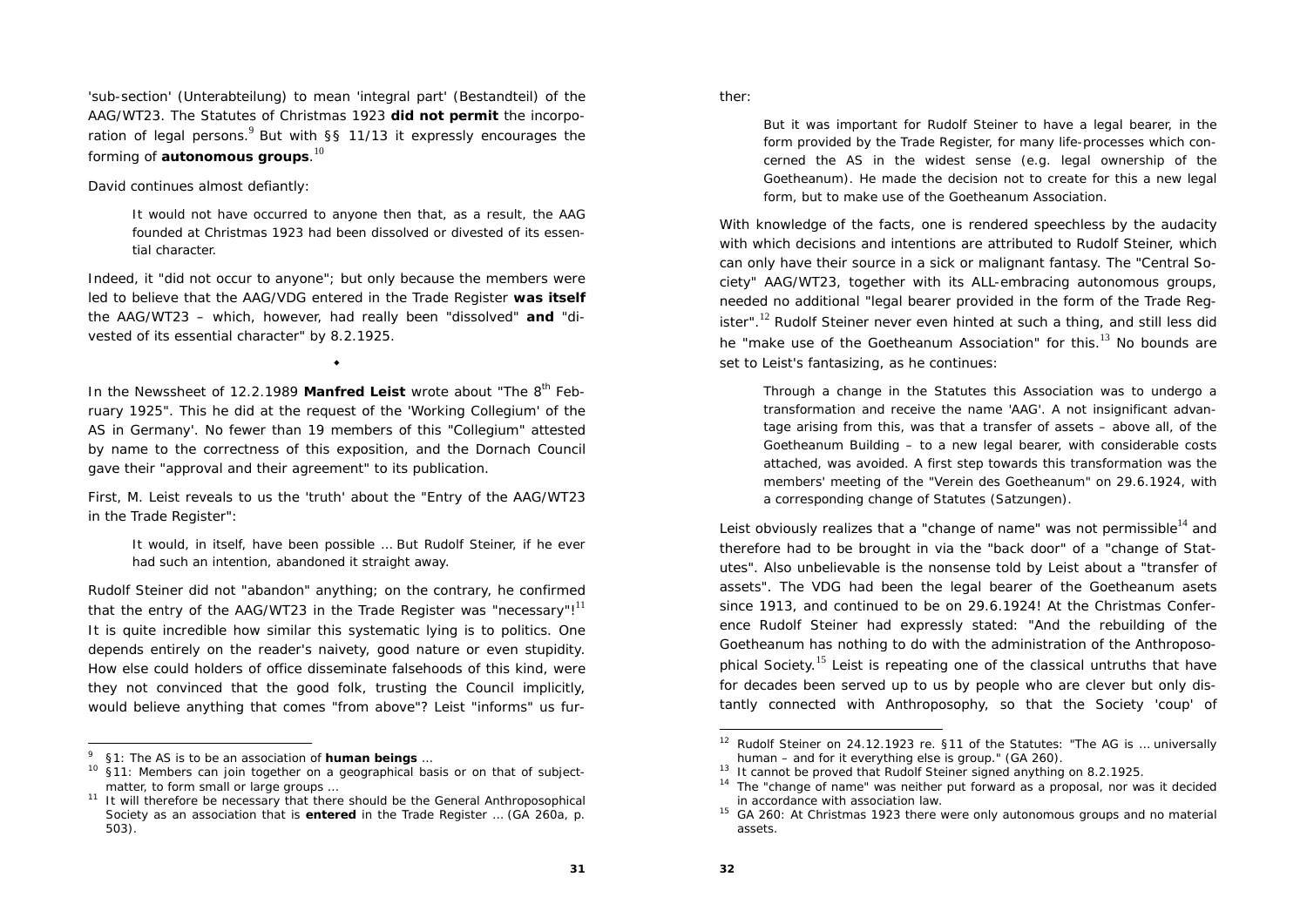8.2.1925 can be kept a secret. And Leist continues:

It is possible that a members' meeting took place on 3.8.1925. Minutes for this have so far not been discovered. But Rudolf Steiner made intensive efforts from his sickbed to guide the matter to a legally binding conclusion.

All that Leist knows is that Notary Altermatt drew up an invoice for keeping the minutes at a VDG meeting, but this has disappeared.<sup>16</sup> And there is no documentary evidence to show that Rudolf Steiner did anything whatever in this matter from his sickbed. Leist says, nevertheless:

Only after a further members' meeting on 8.2.1925 was this question brought to a legally effective conclusion. The Building Association (VDG), renamed AAG in the course of these meetings (of 29.6.1924 and 3.8.1924), was to embrace, also on a legal level, the essential streams of the Anthroposophical movement.

As we have already pointed out by way of correction, the VDG did not rename itself on 29.6.1924, nor was anything brought to a "legally effective conclusion" on 8.2.1925.<sup>17</sup> Instead, the AAG/WT23 was delivered the coup de grâce.

Manfred Leist gives us a glimpse of the truth:

In retrospect, one will not be able to see this process, which worked on from the meeting out into the entire membership, as completely convincing from the formal point of view. On the other hand, it would be quite inappropriate to judge – or possibly criticize – everything theoretically from the consciousness of today.

As a lawyer, Manfred Leist must know that "this process" was unlawful! He does not want to admit this; he wishes rather to continue to obscure "this process" behind the cloak of the alleged "constitution problem". These conjectures, baseless assertions and unproven facts have, for decades, been hovering, like malevolent and obstructive ghosts over the "constitution question".

۰

In the Newssheet of 15.8.1993 **Michaela Glöckler**18 writes about "The AAG and the  $8<sup>th</sup>$  February 1925". She and others seem not to have been convinced – even by the "testimony to the truth" of the legal expert Manfred Leist (see 5a). Not many years later, Frau Glöckler also felt obliged

to contribute from the Medical Section to a clarification of these matters. The points of view presented in what follows were arrived at through discussion in the circle of colleagues working for the Section. But they also reflect the views that we have come to in the High School Collegium (the Council with the Section leaders).

Frau Glöckler accepts that there are open questions in relation to 8.2.1925, which she formulates as follows:

• What did Rudolf Steiner conceive as the legal form that should belong to the AAG founded at Christmas 1923?

• What social structure underlies the Christmas Conference Society?

• What is the AAG? – Is it the Building Assoc. or the Christmas Conf. Society, or both?

The correct answers to these questions should have been:

• The legal form of the AAG/WT23 was an ideal association, qualifying for legal registration according to Art. 60 ff. ZGB (Swiss Code of Civil Law).

• The Statutes of the AAG/WT23 granted members the greatest imaginable freedom, allowing them in particular the formation of autonomous 'groups' of any kind and in any field of activity.

• The **AAG of 1993** was the Building Assoc. (VDG) which had been remoulded (umgekrempelt<sup>19</sup>) on 8.2.1925, and **not the AAG/WT23**. But it was not 'both', because two autonomous associations with different Statutes cannot be, at the same time, one association.

However, Frau Glöckler answers **none** of her questions, but states – contrary to the facts – that Rudolf Steiner had given a **new** Society the name AAG, and had not transformed the Building Assoc. (VDG) into the actual

<sup>16</sup> Leist speculates, as so many other 'experts' have done, about "Statutes" of 3.8.1924. But there exist only 7 paragraphs of a "Satzung", which contain legal errors, and were possibly not presented to the meeting.

<sup>&</sup>lt;sup>17</sup> The "legal effectiveness" came into force only after Rudolf Steiner's death and only because no objection was raised.

<sup>&</sup>lt;sup>18</sup> Dr. med. Michaela Glöckler, doctor, member of the Central Council of the **AAG(VDG),** Leader of the "Medical Section at the Goetheanum" (of what is known as the "Free High School for Spiritual Science, Goetheanum").

 $19$  The term used by the Supreme Court of the Canton Solothurn in its judgement of 12.1.2005.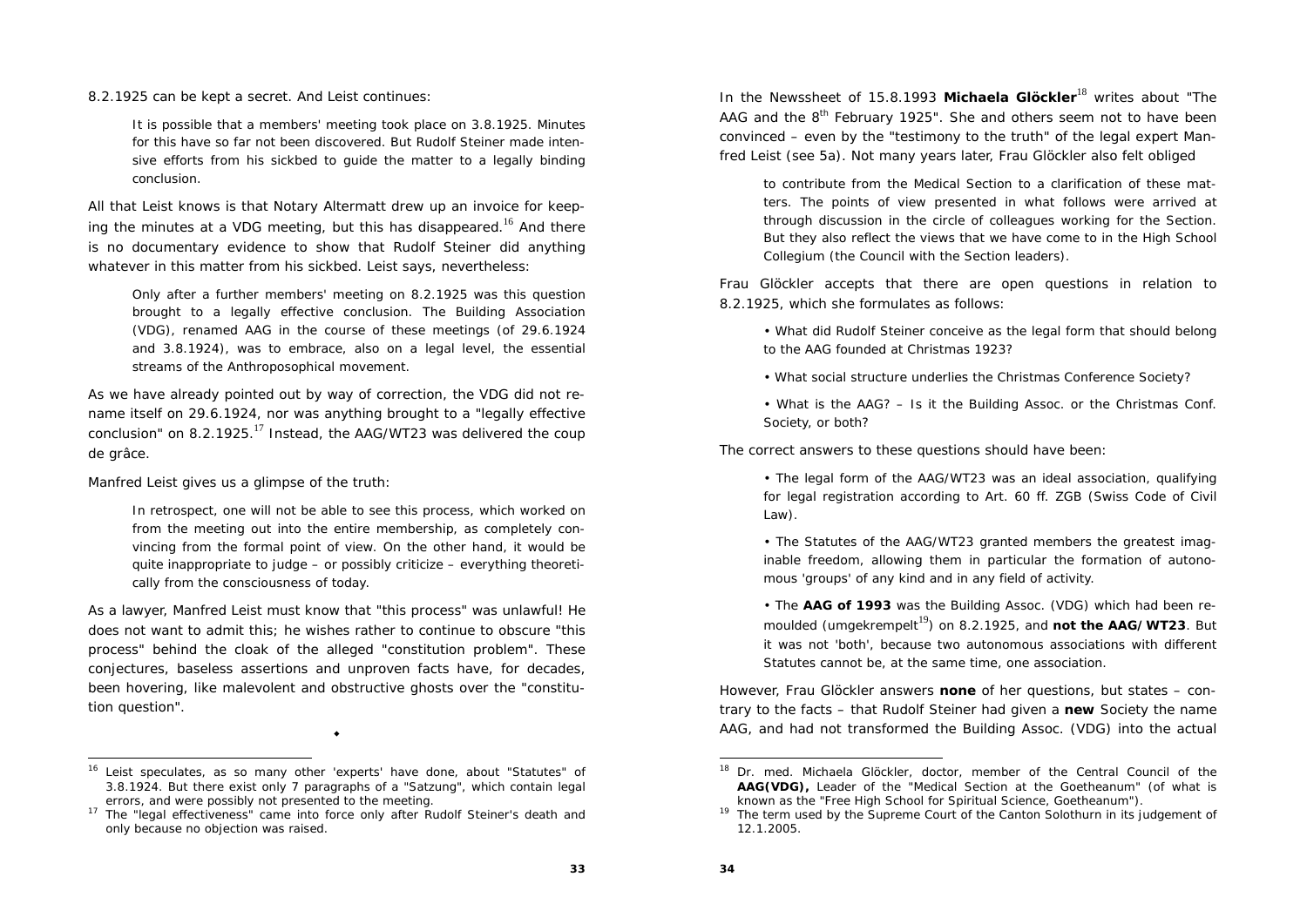AAG. What had happened was, that the AAG/WT23 had taken on, on 8.2.1925, the "juristic garment" of the VDG, which was "quite an everyday occurrence". In support of her conclusions, Frau Glöckler makes the following 3 statements:

a) The AAG/WT23 had not been an association qualified for legal registration but, rather, a "Society in the process of being founded".

b) On 29.6.1924 the VDG as an association did not surrender its status as a legal person!

c) On 8.2.1925 a General Meeting of the VDG and not the AAG/WT23 was held.

A "taking over of garments" is, by the way, **not** an "everyday occurrence". Without a decision on the part of **both** associations neither a 'takeover' nor a 'fusion' is possible! The members of the AAG/WT23 were asked neither beforehand nor afterwards, but were deceived as to the true situation and in this way herded into the VDG which had been unlawfully "transformed" into AAG.

To justify her theses Frau Glöckler explains that the Christmas Conference Statutes had "not been drafted in accordance with Swiss association law". Rudolf Steiner had therefore to take "a different approach" in order to have them entered in the Trade Register – namely, a change of Statutes, whereby the AAG/WT23 was declared the legal successor of the VDG.

However, the AAG/WT23 **did have** Statutes that were in conformity with legal requirements, and Rudolf Steiner did not take "a different approach". $^{20}$  After 29.6.1924 he made no further statements about the 'Constitution' and certainly did not "declare the AAG/WT23 the legal successor of the VDG" on 8.2.1925.

One can only be astounded at the assertions that follow:

In any case, on Feb. 8<sup>th</sup> Rudolf Steiner signed the Statutes, which had been unanimously agreed upon … Members were informed of the whole process in the Newssheet of 22.3.1925.

It is quite certain that Rudolf Steiner did not "put his signature" to any "Statutes", and the members were "informed" **in a misleading way** about the whole process in the Newssheet. Many more things in Michaela

Glöckler's long article would need correcting, but maybe we have endured enough distortion of the facts. She tries with all means at her disposal to conceal the fact that both Rudolf Steiner and the trusting members were made the victims of a deception.

Next, in the Newssheet of 4.5.1997, came the article of **Manfred Schmidt Brabant**: "The Reality of the Christmas Conference, Dornach  $1923/24"$ <sup>21</sup>

 $\bullet$ 

Manfred Schmidt seemed not to agree with his colleague M. Glöckler's idea of the "taking over of a garment". He wants again

To lead members onto the right path.

He first explains the "method" he will use to achieve this:

"Every document only has its true value when it is seen in the right light" … and this "leads to different results".

If a document is seen in an objective light, the results will harmonize with one another. But M. Schmidt handles the facts, from the beginning, to suit his own purposes. It is unbelievable what the "President" is prepared to serve up to his members:

The AAG/WT23 did "not qualify" for legal registration according to Art. 61.2 ZGB.

Rudolf Steiner already renamed the VDG 'AAG' on 29.6.1924, and "transferred to it the association's assets".

With the "Statutes of 8.2.1925" the AAG/WT23 was entered in the Trade Register.<sup>22</sup>

The AAG/WT23 became the legal successor of the VDG on 8.2.1925.

But the real facts are as follows:  $23$ 

The AAG/WT23 was according to Art. 61.1 ZGB an ideal association qualifying for registration, and not a "commercial association" according to Art.

<sup>&</sup>lt;sup>20</sup> This is what others did behind his back.

<sup>21</sup> Manfred Schmidt (named: Brabant) was at this time President of the AAG/VDG.

 $22$  Manfred Schmidt: "The GAS formed at the Christmas Conference was entered in the Trade Register by the meeting of 8.2.1925."

<sup>&</sup>lt;sup>23</sup> Compare the Statutes of Christmas 1923 and the 'Satzungen' of 29.6.1924, with the "Statutes of 8.2.1925" and the "Application to the Trade Registry".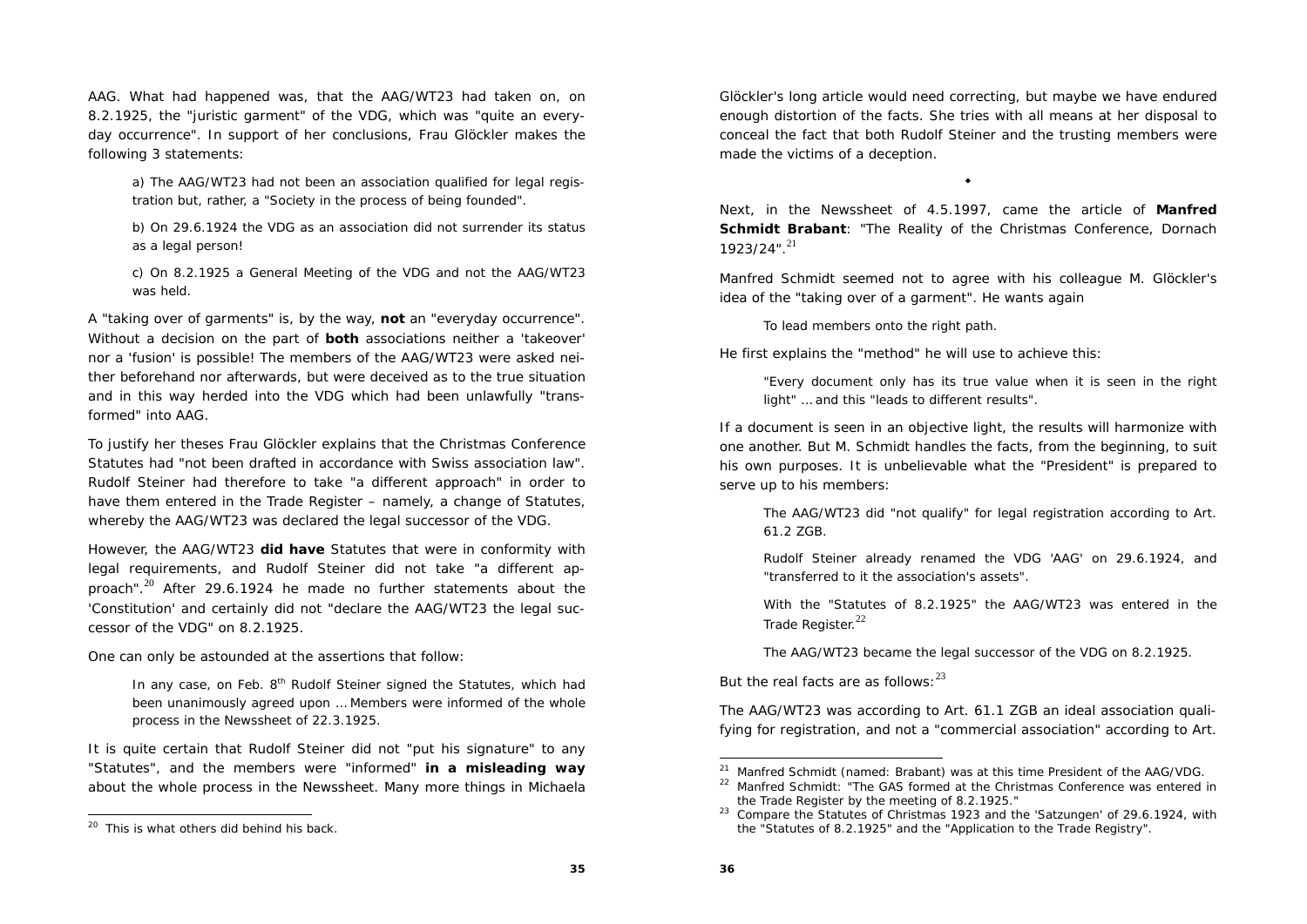#### 61.2 ZGB.<sup>24</sup>

On 30.6.1924 the VDG was not "renamed AAG" and the "association's assets" were not "transferred" anywhere.

The AAG/WT23 was not involved in the meeting of 8.2.1925. Instead, the VDG unlawfully and deceitfully assumed the name "AAG", thereby making impossible the entry of the AAG/WT23.

The AAG/WT23 did not become the "legal successor of the VDG" on 8.2.1925

Schmidt repeats Günther Wachsmuth's unlikely assertion that

The Registry official at that time refused to enter the  $AAG/WT23$ .<sup>25</sup>

But he too is unable to bring forward any real evidence for this.

Then Schmidt points to an "Official Statement of the Confederate Office of the Trade Registry" (of **16.11. 1963**), which declared the **Principles** inappropriate as Statutes. But he is careful not to mention that the inquiry had been made on behalf of the **AAG/VDG** of 8.2.1925, with the consequence that the judgement applied only to this body and **not to the AAG/WT23.**<sup>26</sup>

Regarding the "Entry in the Trade Register" Schmidt argues further that on 29.6.1924, 3.8.1924 and 8.2.1925 "various attempts" had been made to achieve an "entry of the AAG". Again he fails to mention that, on these days, only meetings of the VDG and not of the AAG/WT23 took place, so that the entry of the latter in the Trade Register could not have been on the agenda. In fact it was on 29.6.1924 that Rudolf Steiner said the entry of the AAG/WT23 **was necessary**. Thus we see that not even Schmidt abandons the "method" of bending and distorting the facts in order to

lead members to believe that the AAG/VDG was a direct continuation of the AAG/WT23.

After M. Schmidt Brabant's death the 'tactics' of the Council changed at the turn of the millennium, unfortunately not in favour of Rudolf Steiner and the Anthroposophical movement, but in opposition to them. In a further article we will present the facts relevant to this situation.

#### SUMMARY OF PARTS 1-5:

The AAG founded at Christmas 1923 was uniquely new, but it qualified nevertheless for recognition as a legal body. Contrary to Rudolf Steiner's intentions, however, it was not entered in the Trade Register. $27$  The decisions of the General Meeting of the Association of the Goetheanum (VDG) on 29.6.1924 were also not put into effect. $^{28}$  On 8.2.1925 Günther Wachsmuth convened a further General Meeting of the VDG, in which the AAG/WT23 was not formally involved, and Rudolf Steiner was also absent because of his illness. A "change of name" of VDG into "AAG" was unlawfully effected at this meeting.<sup>29</sup> The members were led to believe, incorrectly, that the AAG/WT23 had become the "legal successor" of the VDG. The intentions of Rudolf Steiner, who was confined to his sickbed, isolated and thus defenceless, were thereby circumvented. The General Meeting of the VDG of 8.2.1925 was wrongly represented in the Newssheet<sup>30</sup> – with an ambiguous text and misleading quotes from Rudolf Steiner – as a General Meeting of the AAG/WT23, with changes to the Statutes. $31$  The next

<sup>&</sup>lt;sup>24</sup> Art. 61.1 ZGB: If the association Statutes have been passed and the Council is appointed, the association is entitled to have itself entered in the Trade Register. – Art. 61.2 ZGB: If the association is conducting for its own purposes a trading activity on a commercial basis, it is obliged to be entered in the Trade Register.

<sup>&</sup>lt;sup>25</sup> It is this assertion that made possible the manipulations of 8.2.1925.

<sup>&</sup>lt;sup>26</sup> The reason for the Council's inquiry was that Emil Stöcklin had already asked the Confederate Trade Registry Office whether the **AAG/WT23** had Statutes that qualified for legal registration. The reply was, of course, in the positive. But this did not suit the Council, who then turned the question round – in Wachsmuth's style – in such a way that the answer had to turn out in their favour. We need hardly add that Schmidt did not divulge the wording of Stöcklin's question.

 $27$  "Entry" would not only have met Rudolf Steiner's demand for the greatest possible openness to public life, but also given better protection to the name "General Anthroposophical Society".

<sup>28</sup> On 29.6.1924 the VDG had declared itself "a constituent part (Glied) of the General Anthroposophical Society" (of Christmas 1923!), it had incorporated the Council of this AAG/WT23 as a whole into its Council and entrusted Rudolf Steiner with its leadership, in his capacity as President of the AAG/WT23 (GA 260a, p. 508 ff.).

<sup>&</sup>lt;sup>29</sup> This "change of name" had not been announced beforehand and was therefore unlawful. It had been neither debated nor formally agreed, but it was still entered – with mistakes – in the Trade Register.

<sup>30</sup> Newssheet of the AAG/WT23 of 22.3.1925, "Announcement by the Council" (GA 260a, p. 567 ff.).

<sup>&</sup>lt;sup>31</sup> The cheated members ought really to have noticed that a General Meeting of the AAG/WT23 could not have taken place without an invitation being sent, and that for this reason alone no change of Statute was possible.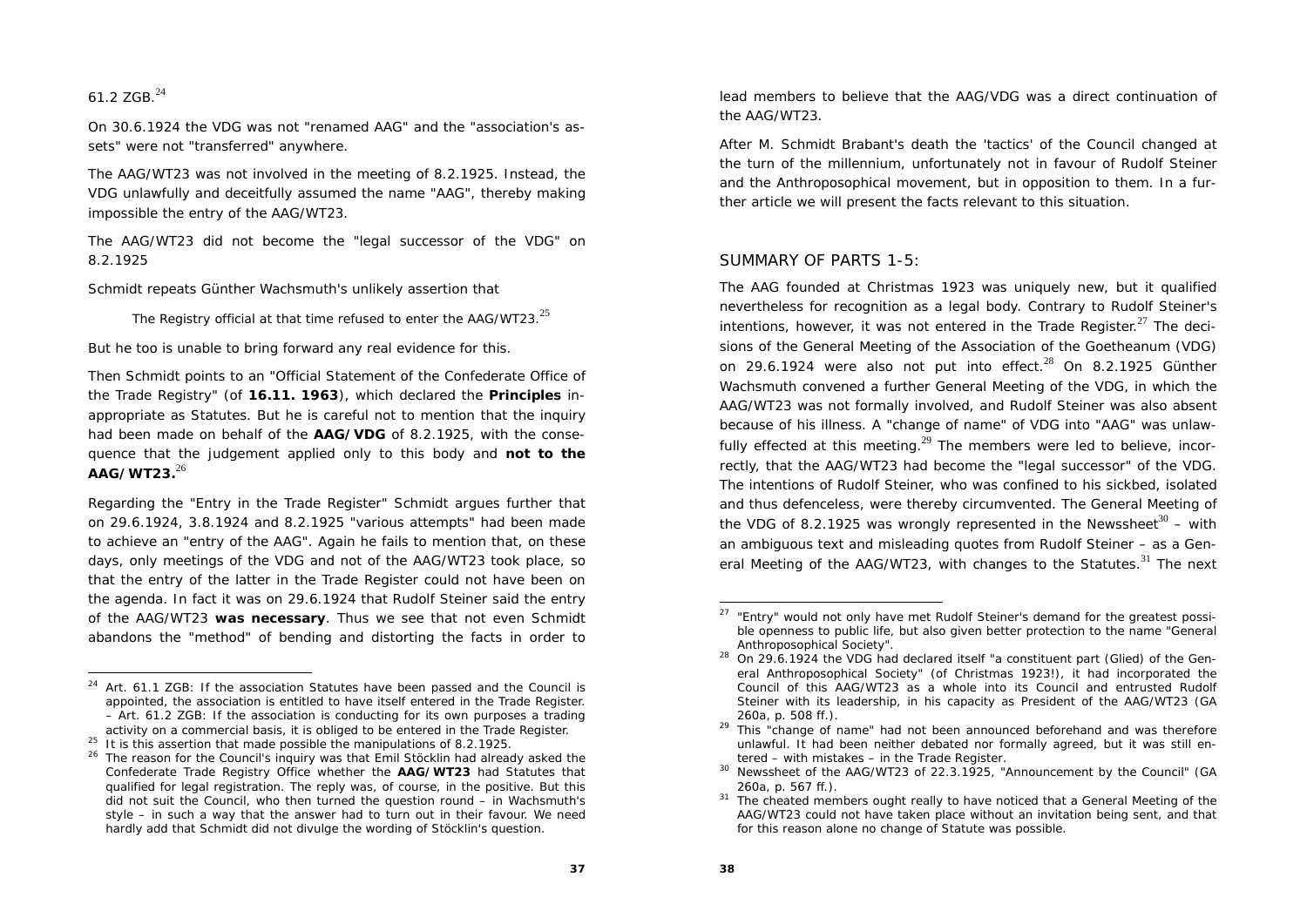act of deception was the first AGM of the AAG on 29.12.1925, which again was falsely represented to the members as a General Meeting of the AAG/WT23.<sup>32</sup> Until the turn of the millennium the Newssheet always stood by the concept of the unbroken continuity of the Christmas Conference Society AAG/WT23 (see Part 5).

Other books translated by Graham B. Rickett:

## Irina Gordienko *Sergei O. Prokofieff: Myth and Reality*

*Content:* How the Myth arose / Prokofieff's Concept of Evolution / The Spiritual World and its Beings in the View of S. Prokofieff / Prokofieff as Propagandist and Teacher of Morals / Christology in an Entirely New Light / Prokofieff as Meta-Historiean and Researcher into World-Karma / Prokofieff as Renewer of the Mysteries / Anthro-posophy of Jesuitism / Annexe: Book-Review by Hellmut Finsterlin in "Erde & Kosmos" Nr. 2/1983.

2001, 196 pages, Lochmann-Verlag, ISBN 3-906712-16-8

## Irene Diet*Imprisoned in the Spiritual Void The Riddle of the Relation between World-Knowledge and Self-Knowledge in Rudolf Steiner's Work*

One of the tasks of this book is to provide an answer to the following questions: How can a prison of mental representations arise from a study of Rudolf Steiner's work? And – how is it possible for this prison to be dissolved again?

As a basis for this inquiry selections were taken from the writings of two authors (Jostein Saether and Sergei Prokofieff), which could be substituted by others, and thus only serve as illustra-tions. At the same time, it became clear in the course of the inquiry, that errors and untruths are not simply mistakes in the interpretation of the universal connections, but are, potentially, also a ground upon which our thinking can be developed and strengthened.

2003, 94 pages; Ignis-Verlag, ISBN 3-906482-04-9

## Part Six: The Riemer and Furrer/Erdmenger-Reports

**Johann Wolfgang Ernst** (1910-1986) wrote in 1977/80 an exposé "Concerning the Origin of the General Anthroposophical Society", in which he says on p. 8:

It is impossible to see the events of 8.2.1925 as anything other than an act carried out by the opponents of Rudolf Steiner with the intention of destroying the Society founded by him at the Christmas Conference 1923. The fact that Rudolf Steiner lay ill at that time worked to the advantage of the agents of destruction. The deed of 8.2.1925 stands alongside the burning down (of the Goetheanum) on 31.12.1922 as one of a similar kind, but with still more far-reaching consequences.

Dr. Ernst believed himself to be a member of the AAG/WT23 until he saw through the deception. Because of the dissemination of his discovery he was soon expelled by the Council of the AAG(VDG) "with no reason given". In acting thus the Council was following the Statutes of the AAG(VDG) and demonstrated in so doing that it only paid lip-service to the Christmas Conference Statutes. $<sup>1</sup>$ </sup>

Increasingly, however, word went round that the AAG Reg. Assn. was not the AAG/WT23, but the Bauverein (VDG) which, without the knowledge of the members, had been renamed 'AAG'. The Council therefore felt itself under pressure towards the year 2000, and commissioned an expert opinion from Prof. Dr. **Hans Michael Riemer**, an eminent Swiss specialist in the field of association law, but not an "Anthroposophist". The ideas of Rudolf Steiner at Christmas 1923 must have seemed to Prof. Riemer like a book with seven seals: A central association consisting exclusively of "human beings" (not of "juristic persons" or "sections") $^2$  but which could and should form independent 'groups' in any field;<sup>3</sup> nor could he understand that, through Rudolf Steiner assuming the Presidency, the Anthroposophical movement and the AAG which was to be founded, became

 $32$  Actually this was again only a General Meeting of the AAG/VDG. Surprisingly enough, Albert Steffen, Friedrich Rittelmeyer and the accountants were also actively involved (see Part 4).

<sup>1</sup> In the Statutes of the AAG/WT23 there was deliberately no exclusion paragraph which would have granted the Council this right.<br><sup>2</sup> Statutes § 1: The Anthroposophical Society is to be an association of human be-

ings ...<br>Statutes § 11: The members can join together on the basis of geographical loca-

tion or of subject-matter …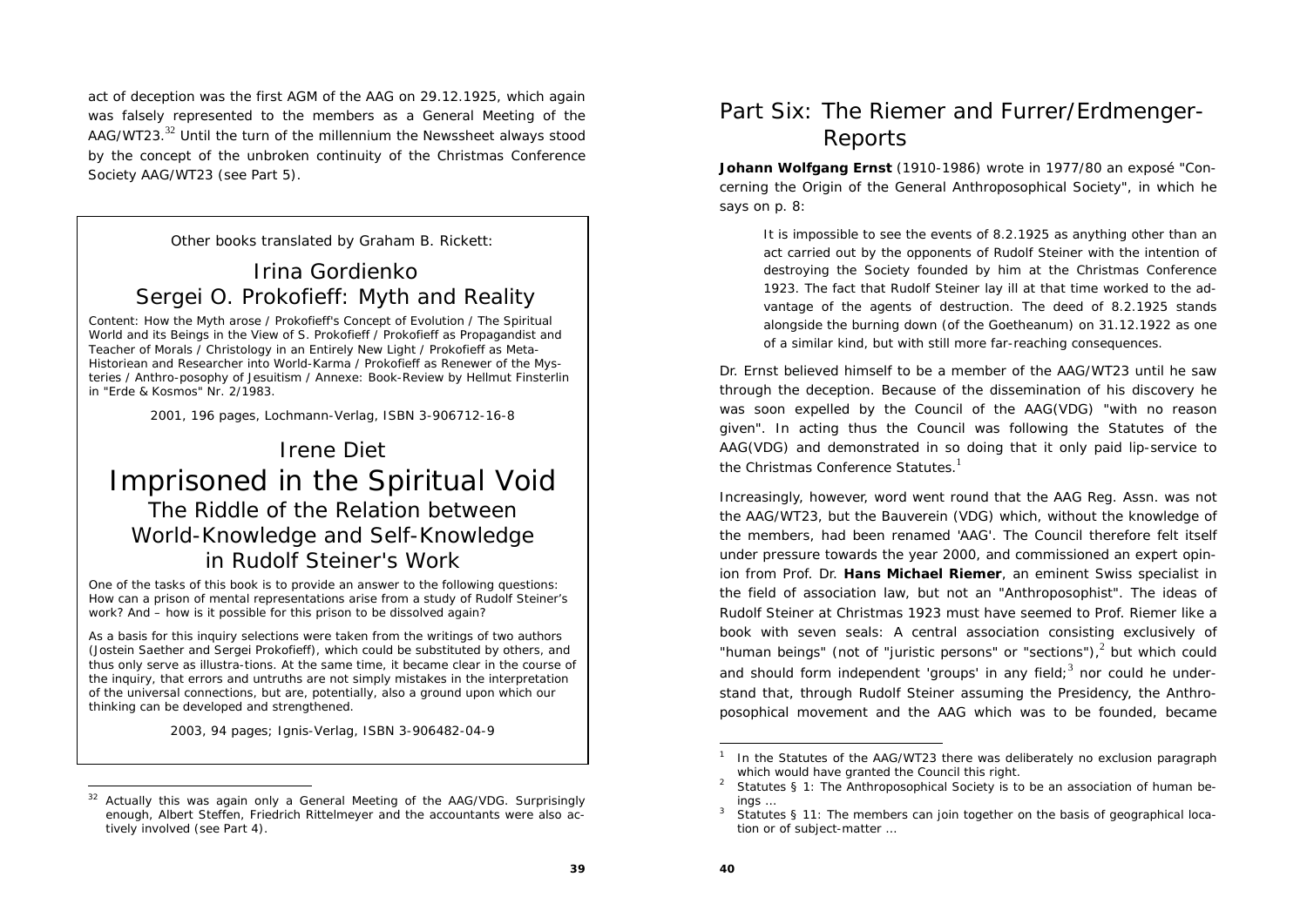ONE, with the aim "of combining the greatest possible openness to public life with genuine, true esotericism".

Riemer's pragmatic initial assumption was that the Christmas Conference Society $4$  had come into being as an "association with potential legal status" (rechtsfähig). Equally qualified for legal status was, in his opinion, the association of the Goetheanum (VDG) of 1913 which was entered in the Trade Register and had been renamed the AAG on 8.2.1925.<sup>5</sup> He also noted that the AAG(VDG) had the same Council as the Christmas Conference Society (WTG) and since that time a unitary life as an association had been conducted under the name AAG. Two associations are, of course, still independent even if they have the same Council. The fact that on 8.2.1925 the Council was not properly elected and, particularly, that Rudolf Steiner had not formally accepted his election, and the members were deceived into believing in a "unitary life of association" – apparently remained unknown to Riemer, or he was not informed by those who commissioned his report.

Probably for the same reason, Riemer did not look into the events of 1924. Thus he could not know that on 29.6.1924 new Statutes (Satzungen) of the VDG were agreed which, contrary to the will of Rudolf Steiner, had not been "entered" and were therefore **not** legally binding. These were tacitly abandoned on 8.2.1925 and Rudolf Steiner's concept was thus turned inside-out.<sup> $6$ </sup>

It was clear to Riemer, however, that the "WTG" (AAG/WT23) had been neither **legally** dissolved nor absorbed into the VDG. He concluded: "The law does not address a case of this kind; but it is also true that in the entire history of Swiss legislation no such case has ever arisen." The WTG must therefore have been either "konkludent beseitigt" (finally and irreversibly removed) or "konkludent fusioniert" (finally and irreversibly assimilated) into the AAG(VDG); Riemer opted for the latter. In any case,

however, it cannot and may not "be regarded any longer as an independent association". On the other hand the AAG(VDG) had, in his opinion, "received into itself the immaterial, spiritual content of the WTG, and has since functioned – in the sense of a continuation – as its bearer on the legal level".

*Commentary:* An explicit declaration of the will to unite the two associations was not made. A conclusive (konkludent) stance of the members on this question cannot be assumed, as they had no idea what was being done behind their back. The members were the victims of a cunning deception. How in these circumstances could the "spiritual content" of the AAG/WT23 – which was founded on absolute truthfulness – also have been "transmitted on a legal level"?

Riemer's final conclusion that the AAG/WT23 "cannot and may not be regarded any longer as an independent institution" was completely at variance with the Council's concept. They therefore commissioned another expert judgement from two members of the AAG(VDG) – Prof. Dr. Andreas Furrer and Dr. Jürgen Erdmenger – which was intended to be more favourable to the Council's plans.

Drs. Furrer/Erdmenger promptly concluded in their very detailed report that the "WTG" had continued to exist inactively alongside the active AAG(VDG), and still existed. One could therefore "reactivate" the WTG and allow it to take over the AAG(VDG). – A "final and irreversible fusion" (as suggested by Riemer) cannot have taken place, they said, because this depends upon the conscious will of the members (a condition which it is known had not been met). For the same reason the idea of the "final and irrevocable removal" of the AAG/WT23 (WTG) must also be rejected: the members had shown no wish to eliminate the WTG. On the contrary, they had been determined in their wish to keep it.

However, the thesis of the continued existence of the WTG is untenable. After the decisions of 8.2.1925 were taken, the WTG no longer had members or Council. It had no assets; members' meetings were no longer held. All the elements that are constitutive of an association were no longer there. After 8.2.1925 all that has to do with the life of an association had gone. The machinations of 8.2.1925 caused the association to

<sup>4</sup> The real name was "Allgemeine Anthroposophische Gesellschaft" (AAG/WT23). Prof. Riemer, however, uses the name "AAG" exclusively for the Bauverein "VDG", which was renamed on 8.2.1925. 5 The "change of name" was not announced beforehand and was therefore unlaw-

ful. It was also not formally agreed. Riemer was unable to recognize this, no

doubt because he had been given inadequate information.<br><sup>6</sup> The 'VDG', an autonomous part of the AAG/WT23, was made into the "umbrella association AAG" and the AAG/WT23 became the Administration of the Anthroposophical Society.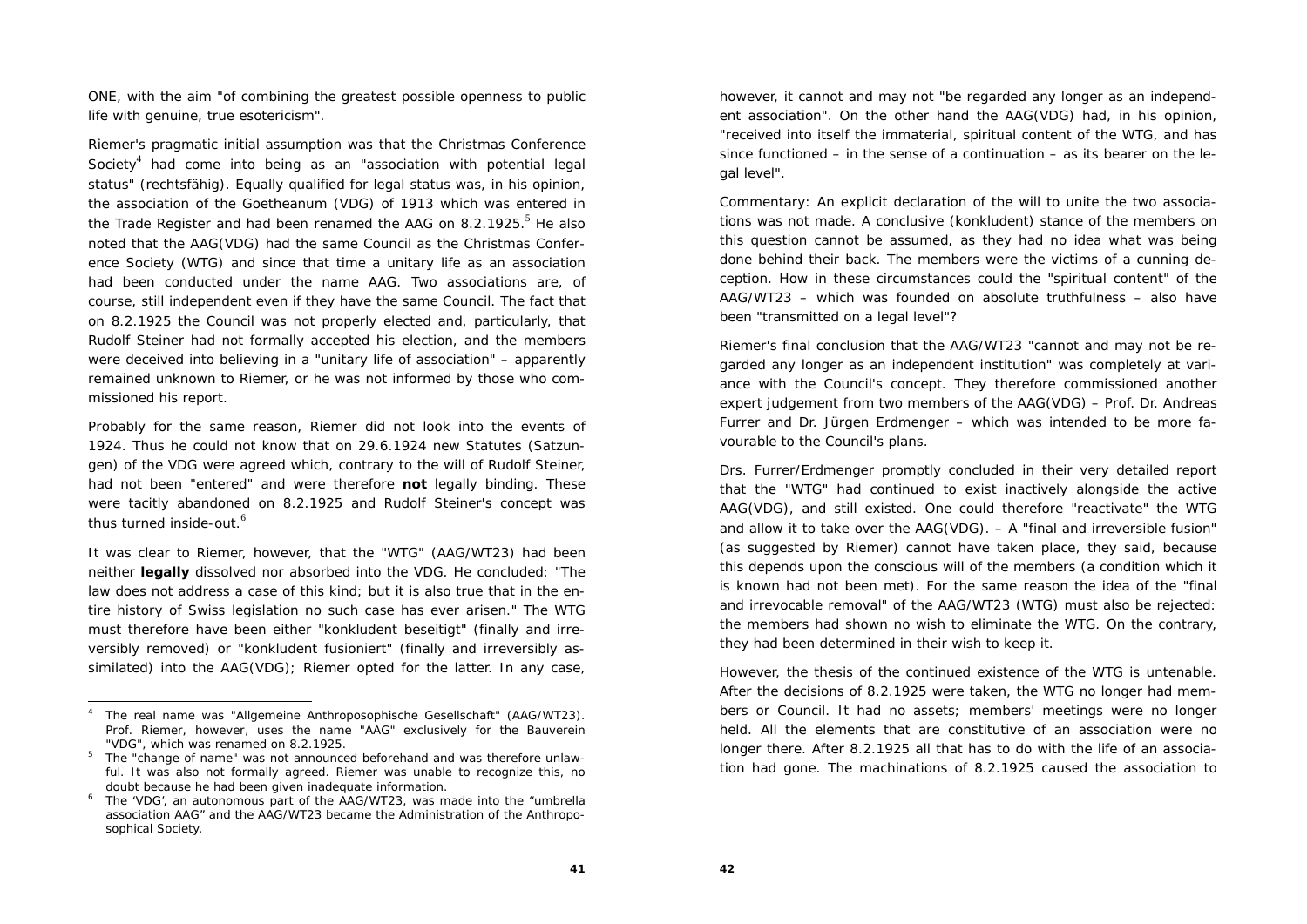vanish completely.<sup>7</sup>

On the basis of the Furrer/Erdmenger judgement, the Council announced that steps would be taken, which should

create a healthy constitutional basis for the further development of the AAG. The aim will be to give expression to the sense of (associative) life and the goals of (associative) work within the world Society, through providing the AAG which was newly constituted by Rudolf Steiner at Christmas 1923, with a clear constitution, also on a legal level.

Here we have confirmation of the founding of the **General** Anthroposophical Society at Christmas 1923, but indirectly the question is raised – whether it had **not** had a "clear constitution"; and, still more indirectly, whether it had been no more than a **simple** "Anthroposophical Society". There follows what appears to be a clarification of these questions:

We are of the opinion that on 28.12.1923, with the founding of the General AS, a body came into being as an association according to Swiss law.<sup>8</sup>

And a paragraph further on:

We are proceeding from the fundamental standpoint that the members wish to be, on an ideal and legal level, members of the **Anthroposophical** Society which was founded at the Christmas Conference.<sup>9</sup>

Following from this, the Council submitted an application for entry in the

Some specialists maintain that the AAG/WT23 had never qualified for legal status as an association, but had been merely an "Anthroposophical Society", according to the will of Rudolf Steiner. Indeed, all those involved in the recent court proceedings (legal experts, plaintiffs and accused, lawyers and judges) always use the term WTG (Christmas Conference Society) to refer to the AAG/WT23, and by AAG they always understand the AAG/VDG. In so doing, they all seem to forget that the members did not complain about 8.2.1925 because they took the AAG/VDG to be the AAG/WT23. Rudolf Steiner had on 24.12.1923 quite explicitly chosen the name AAG for the AAG/WT23.

Trade Register of an association "AAG (Christmas Conference)".<sup>10</sup> With this application were enclosed as Statutes "'Principles' of Christmas 1923 which have been added to out of the necessity to bring them up to date".<sup>11</sup> These were, of course, so much "altered" that, to put it mildly, they **contradicted** the Statutes of Christmas 1923.

On 15.11.2003 the "Foundation Meeting" of the new "AAG (Christmas Conference)" took place. Entry was permitted to all bearers of a "pink Membership card", but a voting card was only handed to individual members who had themselves registered on entry as members of the "AAG (Christmas Conference)". With the help of this farcical arrangement it was possible for a falsification of Rudolf Steiner's intentions to be agreed almost unanimously.

The opposition groups who had been tricked in this way then succeeded, after two instances, in obtaining a court ruling that the "AAG (Christmas Conference)" was to be removed again from the Trade Register. Unfortunately, the reasons given for the judgement were a blow that caused severe harm to Rudolf Steiner and the "Anthroposophical movement". We will explain this with reference to the verdicts in the following article.

<sup>7</sup> The spirit of the Christmas Conference had thus "evaporated", as Rudolf Steiner had warned.

<sup>8</sup> A Swiss association only qualifies for legal status if it has "Statutes suitable for entry". The members were continually told that the Statutes of Christmas 1923 had "not been suitable for entry" (so that the AAG/WT23 had needed, in addition to the 'Principles', the "Statutes for the Trade Register").

The entry took place in contravention of the rule that the names of associations must be clearly distinct from one another. One must assume that a prior agreement had been arrived at with the Trade Registry Office.

 $11$  Which up to that time had been regarded as unchangeable. – Rudolf Steiner had no interest in 'principles'. For him there were only the "Statutes" of the AAG of Christmas 1923 and, in addition, the "Satzungen" of the VDG. These "Satzungen", adapted for a new purpose on 8.2.1925, were summarily renamed – "Statutes of the AAG for the Trade Register"; while the "Statutes of Christmas 1923", the only ones that counted, were reduced to mere 'Principles'.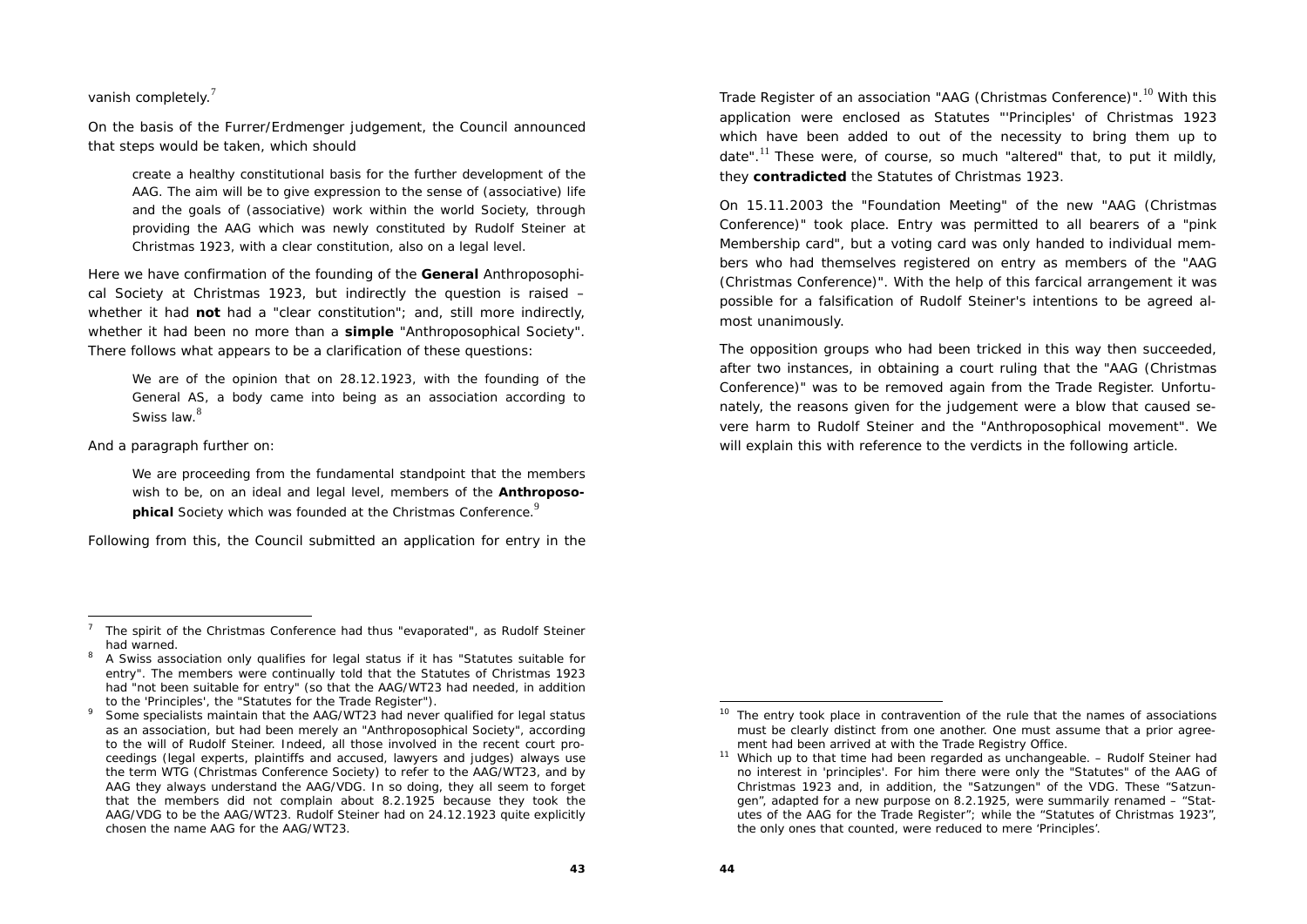### Part Seven: The Judgements

The judgements of the Dorneck-Thierstein Lawcourt (Civil Dept.), first instance, of  $2^{nd}/3^{rd}$  Feb. 2004. The Court dealt with lawsuits 2003.7 (Gelebte Weihnachtstagung<sup>1</sup>) and 2003.9 (Dr. Buchleitner and co-plaintiffs<sup>2</sup>) jointly, because of their closely related nature. We will give a few characteristic extracts from the judgements. Here it must be borne in mind that a court in civil proceedings accepts on principle the facts of the situation as agreed between and described by the conflicting parties, whether they are correct or not. The reader should therefore not be surprised at the false assertions made by the Court. Regrettably, neither of the parties has been prepared so far to release the documents pertaining to the lawsuit, a phenomenon referred to by the lawyer Dr. M. Kölsch a few years ago under the heading: "All are victors at Rudolf Steiner's expense."<sup>3</sup>

The Court sets out as the facts of the situation (2003.7, p.6; 2003.9, p.7):

Neither of the parties disagrees with the fact that in December 1923, at what is known as the Christmas Conference, an association was founded. However, there is disagreement as to what happened to this association (hereafter referred to as the Christmas Conference Society or WTG) … After the founding of the WTG in 1923 an attempt was made to enter the 'WTG' in the Trade Register. This was unsuccessful for reasons of tax and registration law. After lengthy deliberation it was decided to make use of the 'Association of the Goetheanum', which was already entered in the Trade Register. On 8.2.1925 the Statutes of this Association underwent thorough revision and the Association was renamed the General Anthroposophical Society. These processes are not challenged by any of the parties involved.

**Commentary**: On 28.12.1923 the "General Anthroposophical Society" (AAG/WT23) was founded as an ideal association eligible for legal status, which could have been entered without difficulty in the Swiss Trade Register according to Art. 61.1 ZGB. The assertion that this entry was not possible for reasons of "registration law" and had been refused, can therefore not be true.<sup>4</sup> The "tax reasons" are also a pure invention: Rudolf Steiner did NOT wish to withdraw administration of the Goetheanum estate from the Goetheanum Building Association (VDG)<sup>5</sup> and thereby place the burden of this task on the AAG/WT23. $^6$  In fact, on 29.6.1924 he assumed the "leadership" of the Goetheanum Association, but only **in his capacity** as "President of the AAG (GAS)".<sup>7</sup>

The Court then says the following to lawsuit 2003.7 (Gelebte Weihnachtstagung), p.7 (as opposed to lawsuit 2003.9 – Buchleitner):

In the plaintiffs' opinion a final and irreversible fusion took place in 1925: the newly-emerging AAG took over all the content and functions of the Christmas Conference Society (WTG), its members and its executive Council. The plaintiffs uphold the viewpoint that, from then onwards, the AAG embodied the universal Society of the Anthroposophical movement, while the WTG had been absorbed into the AAG and had thus lost its independent legal existence.

The **defendants** challenge this view. In their opinion the AAG then simply assumed the function of the VDG, and only this. Since 1925 the AAG has been responsible for administration. The WTG, as a different association existing alongside the AAG has, on the other hand, been led by the Council of the AAG since 1925, conducting its business unofficially.

**Commentary**: On 8.2.1925 the AAG did not "re-emerge": the VDG covertly renamed itself<sup>8</sup> "AAG" and manipulated the Trade Register with the Notary's help. Members were led to believe that the VDG had become the AAG/WT23. A regular "fusion" did not take place, and "final and irreversible" presupposes the conscious agreement of all the members – who, however, were deceived and continually lied to. The "universal Society of the Anthroposophical movement" is an invention of the plaintiffs, and "WTG" is not the name of an association, but serves to conceal the true name "AAG"(WT23).

<sup>1</sup> The (now dissolved) "Gelebte Weihnachtstagung" association stands ideologically in the succession of Albert Steffen and Herbert Witzenmann. It holds the view that the AAG of today is the spiritual and legal successor of the AAG/WT23 and that the Rudolf-Steiner-Nachlassverein is a work of the devil.<br><sup>2</sup> This circle of plaintiffs follows, in essence, the absurd and far-fetched theory

that, at Christmas 1923, according to the will of Rudolf Steiner, only an "Anthroposophical Society" and not a "General Anthroposophical Society" had been

formed, and that entry in the Trade Register had not been necessary. 3 The article was printed in Nr. 48 - 12/2005 (p.7ff.) of 'Symptomatologische Illustrationen', and also in the 2nd edition of Rudolf Menzer's book 'Die Allgemeine

Anthroposophische Gesellschaft von Weihnachten 1923 und ihr Schicksal' (Basel 2006).<br>If the Trade Registrar had really rejected this "application", he should have sent

a written letter of refusal, to which a legal response would have been possible; such a letter was not received, however.<br><sup>5</sup> Which had been founded for just this purpose!

<sup>6</sup> Anything else would have been contrary to the "spirit of the Christmas Conference'. Rudolf Steiner said on 29.12.1923: "And the rebuilding of the Goetheanum has nothing whatever to do with the administration of the AAG.'<br>Statutes (Satzungen) of 29.6.1924, §§3b; 12;14 (GA260a, p.508ff.).

The "change of name" was neither proposed to, nor formally agreed by, the meeting.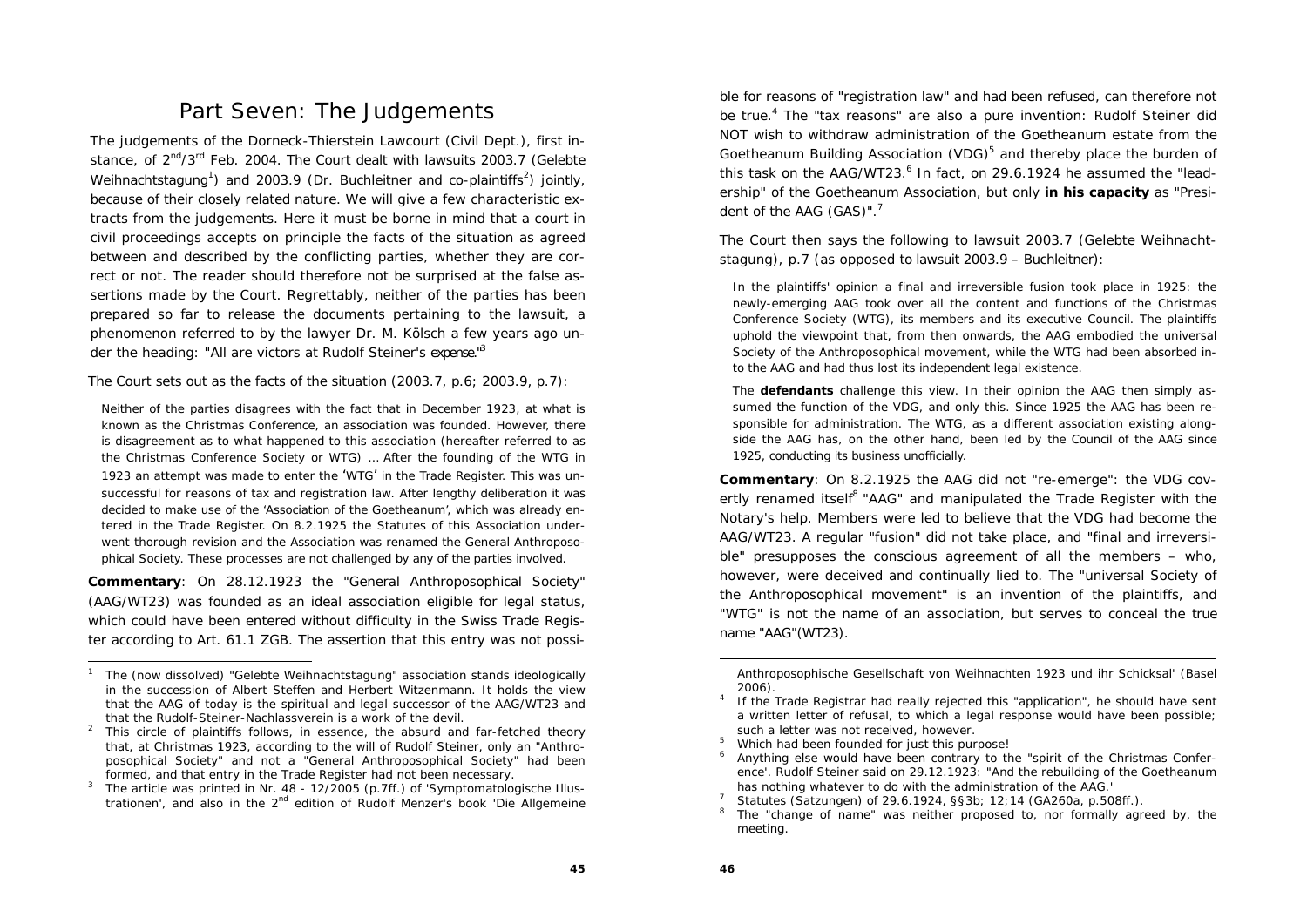The Court says the following to lawsuit 2003.9 (Buchleitner and coplaintiffs), p.7/8 (as opposed to 2003.7 – "Gelebte Weihnachtstagung"):

The **plaintiffs** in the present lawsuit argue that, as a result of the exclusive activity of the Association AAG, the Christmas Conference Society founded in 1923 has ceased to exist, despite the fact that the Council of the AAG has for decades maintained, with no convincing reasons given, that the AAG is a continuation of the WTG. This stands in contrast to the view of the plaintiffs in lawsuit 2003.7, who hold that the WTG was finally and irreversibly absorbed into the AAG.

In the view of the **defendants**, the WTG has had an associative life from the time of its founding at Christmas 1923 up to the present day. However, it has omitted to convene annual meetings and to formally appoint its Council. On 28/29.12.2002 an extraordinary general meeting was convened in order to correct these shortcomings. In the course of this meeting the Council was newly appointed, items were added to the association Statutes, and the name of the association was changed to 'AAG (Christmas Conference)'.

**Commentary**: The name formed and stipulated by Rudolf Steiner at Christmas 1923 was "Allgemeine Anthroposophische Gesellschaft" (not "WTG"). On 8.2.1925 the "VDG" – without Rudolf Steiner's participation (!) *–* was illegally renamed "AAG". After Rudolf Steiner's death the Council that remained was able to call this pseudo-AAG the "continuation of the WTG" only because the members were led *for decades* to believe that they were in the AAG of the Christmas Conference. Why otherwise would the Council have had the contentious AAG (Christmas Conference) entered in the Trade Register? Plaintiffs and defendants all agree in their claim (!) that at Christmas 1923 it was not an AAG (AAG/WT23) that had been formed, but only an "AG" (still in order to conceal the fact that Rudolf Steiner was fraudulently deprived of his work on 8.2.1925).

In this connection, the Court registers the following, as a **defendants' statement applying to both** lawsuits (2003.7, p.7 and 2003.9. p.8):

The problem of the Constitution of the Anthroposophical movement grew more acute through the fact that Rudolf Steiner died early in 1925, leaving behind an unclarified situation. In the following decades questions were continually raised concerning the fate of the WTG, but with no success in finding an answer.

**Commentary**: The "problem of the Constitution" was that concerning the **'relation'** – as Rudolf Steiner spoke of it at Christmas 1923 – between the AAG/WT23 and the VDG.<sup>9</sup> Rudolf Steiner resolved this "problem" in a convincing manner on 29.6.1924, and there is no attested word on his part

suggesting that he wished in any way to abandon or revise his intentions of Christmas 1923 and 29.6.1924. However, the entry in the Trade Register,<sup>10</sup> and thus the process of their becoming legally binding, did not take place. The assertion that Rudolf Steiner "had left behind an unclarified situation" verges upon **slander**.

In the **Court's verdict** (2003.9, p.16 and 2003.7, p.14 - same content), <sup>a</sup>"final and irreversible fusion" on 8.2.1925 is accepted as a fact:

The final and irreversible fusion took place on 8.2.1925 during the extraordinary general meeting of the Goetheanum Association. Outwardly, the AAG was called into being through the fact that the VDG was given this name. But on the deeper level the core of the WTG was taken up and absorbed into the newly emerging AAG, a fact that is reflected in §3 of the AAG Statutes. (…) However, the esoteric content, which is given prominence by the defendants and comes to expression in the Statutes of the association founded in 1923, remains unaffected by this final and irreversible fusion, with its basis in Swiss association law, and exists – to employ the Anthroposophical terminology – as a 'nothing' from the legal point of view, but as an 'everything' from the esoteric point of view, thereby preserving the continuity of Rudolf Steiner's bequest.

**Commentary**: A precondition for a "final and irreversible fusion" is the full knowledge of all members, who in this case, however, were not asked either before or after the event. The **true AAG** was called into being on **28.12.1923** and, on a "hidden level" (i.e. tacitly) **abandoned**. Members were falsely led to believe in the continued existence of the AAG/WT23.<sup>11</sup> The "esoteric content" can, in these circumstances, only have "evaporated"*.*<sup>12</sup> The judges were literally made fools of with "Anthroposophical terminology", with the "esoteric everything" and the "continuity of Rudolf Steiner's bequest".

On the basis of incorrect and incomplete information given by all those involved, the Court again makes quite false assertions on the question of the use of the names AG and AAG in connection with the general meeting of the VDG on 29.6.1924, after the Christmas Conference (2003.7, p.14/15; 2003.9, p.17):

The plaintiffs maintain that the terms 'AAG' and 'AG' are synonymous, while the defendants argue that the WTG is meant when reference is made to the Anthroposophical Society. In this question the Court adopts the standpoint of the plain-

<sup>9</sup> See Rudolf Steiner on 29.12.1923 (GA 260, p.110).

<sup>&</sup>lt;sup>10</sup> Rudolf Steiner had entrusted him with this task, as Günther Wachsmuth himself stated in the Newsletter on 30.4.1950.

<sup>&</sup>lt;sup>11</sup> See the Newssheet of 22.3.1925.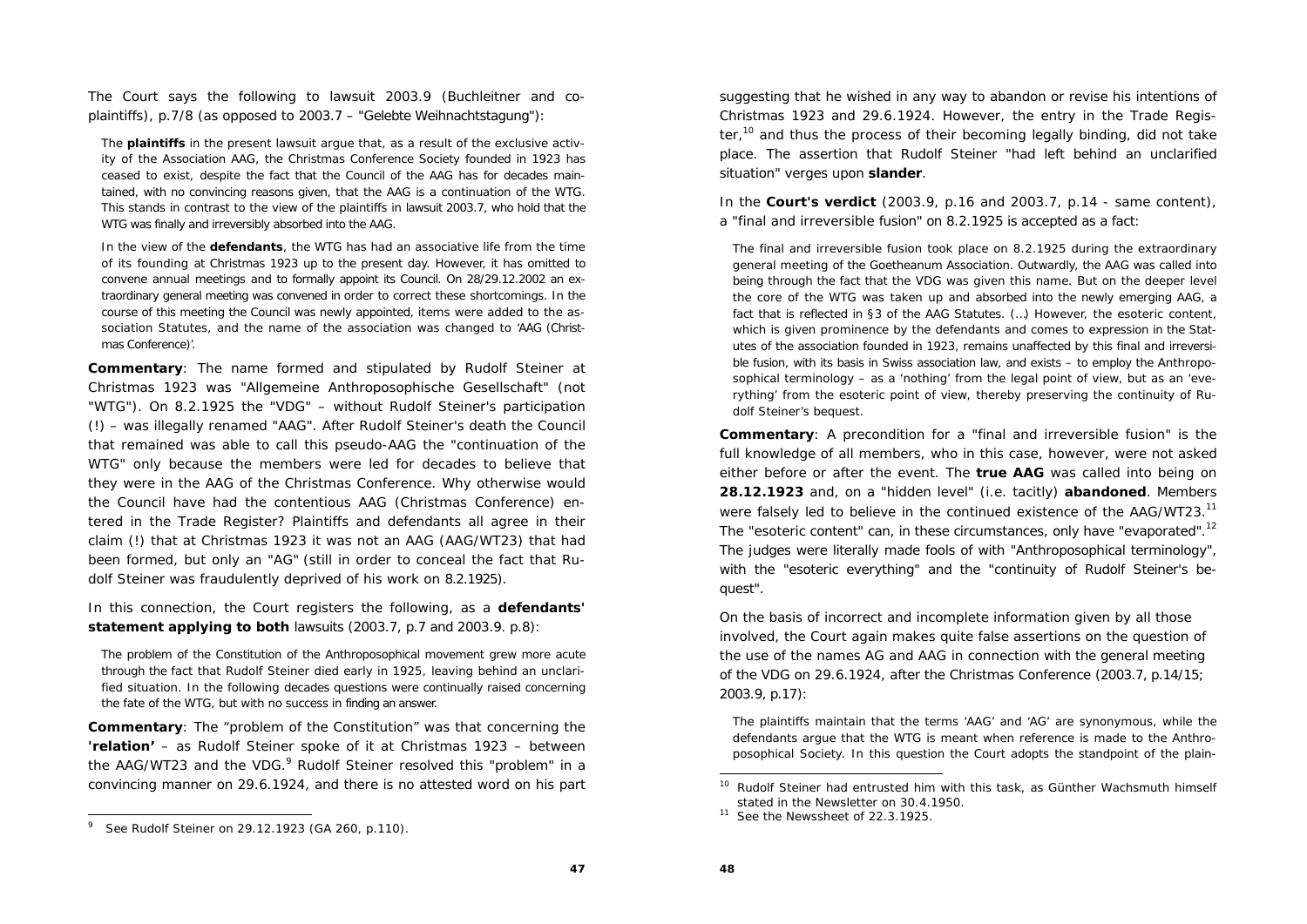tiffs, according to which the two terms are used synonymously … This can also be seen in the minutes of the 11th ordinary general meeting of the VDG on 29.6.1924. Here it is mentioned that the association will continue to exist, only now as a section of the Anthroposophical Society. But it has been shown that with this AG only the AAG[VDG] is, and can be, meant. The absorption of the VDG by the AAG or, in legal terminology, their final and irreversible fusion, becomes visible and proven in the minutes of the 3<sup>rd</sup> extraordinary general meeting of the VDG of 29.6.1924. This passage speaks of a 'reconstitution', thus showing that it was not merely a question of a further change of name of the 'Verein des Goetheanum' (formerly Johannesbauverein) to 'AAG', but of a completely new arrangement on the level of content and organization. At the same time … it is also clear that the former 'VDG' becomes a subsection of the AAG, which is to be constituted as an 'umbrella' over all the subordinate organizations.

**Commentary**: Thanks to the confusion of concepts which is obviously desired by all the parties involved, the judges declared the terms AG and AAG "**synonymous**" and "**interchangeable**", but still used the name "AAG" **only** for the 8.2.1925, and for Christmas 1923 **only** "WTG". In fact, however, at Christmas 1923 Rudolf Steiner used "AAG" as the official name, while he used "AG" more internally. Similarly, on **29.6.1924**, by AAG and AG he meant in all circumstances the **AAG/WT23** (and not the AAG/VDG which supposedly "came to birth" later, on  $8.2.1925$ ).<sup>13</sup> If the judges had been shown the complete shorthand report<sup>14</sup> and the "Notary's minutes"15 of the 29.6.1924 meeting, they would have had to acknowledge that on 29.6.1924 **no** "change of name",<sup>16</sup> no "complete re-arrangement"<sup>17</sup> and **no** "fusion" took place, and that the VDG did not "become a subsection of the AAG".<sup>18</sup> The word "umbrella" (Dach) was not spoken by Rudolf Steiner on 29.6.1924 or at any other time. All that Rudolf Steiner did on 29.6.1924 was to resolve in a satisfactory way the question raised by him at Christmas 1923 regarding the "relation"19 between the AAG/WT23 and the VDG.<sup>20</sup> The events of 8.2.1925 represent in their consequence a distortion of the Christmas Conference and of Rudolf Steiner's intentions as they came to expression on 29.6.1924. His quite clear intentions were sacrificed so that certain personalities would have administrative authority over the existing material assets and would be able, without hindrance, to enter his esoteric succession. Rudolf Steiner **alone** was the bearer of the Anthroposophical movement; the "esoteric content of the AAG" was bound up with him personally. And in any case "esotericism" can only thrive on the foundation of "unconditional truthfulness".<sup>21</sup> "Swiss association law" is not affected by this in any way.

N.B. The application of 8.2.1925 to the Trade Registry is **undated** and contains many corrections which are **not attested**.22 The signatures of the Council (which is identical to that of Christmas 1923) are attested, but only with **8th February** (no year given). What notary travels for this purpose on a **Sunday** evening from Muttenz to Dornach? None of those who signed could ever recall having done so at the sickbed of Rudolf Steiner. – The signatures were therefore **not** given on the 8th Feb. **1925**. Lack of a year in the date would if necessary have relieved the Notary of his liability. The date 8th Feb. can only originate from an application of the AAG/WT23 from the year **1924**. This is why the meeting of the VDG and the application to the Trade Registry had of necessity to take place on **Sunday**, 8.2.1925. – Thus it was possible on 8.2.1925 (and behind Rudolf Steiner's back), by means of the signatures already given by the Council in **1924**, to "transform" the VDG into the "double" of the AAG/WT23. Rudolf Steiner cannot possibly have been involved in such an illegal and immoral act. The untruthful "Communication of the Council" in the Newsletter of 22.3.1925 must have shocked him profoundly.

**Conclusion**: All the parties involved gave the Court the same false information, which the judges were on principle obliged, for reasons connected with civil law, to follow without inquiring into their truth or falsehood. Its verdict – namely, that the "AAG (Christmas Conference)" should be re-

<sup>&</sup>lt;sup>12</sup> As Rudolf Steiner had predicted.

<sup>&</sup>lt;sup>13</sup> On 8.2.1925 Rudolf Steiner was seriously ill and shielded behind a wall of protection, with no direct connection to the meeting of the VDG; and he never spoke about 8.2.1925.

 $14$  GA 261, Shorthand report 29.6.1924, p.501ff.; Statutes, p.508ff.

<sup>&</sup>lt;sup>15</sup> GA 261, Supplement p.23ff.

<sup>16</sup> Statutes (Satzungen) of 29.6.1924, §1: Under the NAME "Association of the Goetheanum" there exists as a component part of the General Anthroposophical Society an association …

Rudolf Steiner spoke of a "minor alteration to the statutes" (GA 261, p.506).

<sup>18</sup> On 29.6.1924 the VDG declared itself "a component part (Glied) of the AAG" – i.e. an autonomous group of the AAG/WT23.

<sup>19</sup> Rudolf Steiner on 29.6.1924 (GA 260, p.110).

 $20$  See the Statutes (Satzungen) of 29.6.1924, §§ 1, 3b, 12, 14 (GA 260a, p.508ff.).

<sup>&</sup>lt;sup>21</sup> "We must always appear under the hallmark of complete truth, in whatever sphere, as representatives of the being of Anthroposophy in the world …" (Rudolf Steiner on 24.12.1923, GA 260, p.46).

 $22$  GA 260a, p.564ff. Particularly the sentence "The signatures of the previous Presidents Dr. Emil Grosheintz and Hermann Linde are no longer valid" has been inserted later (as can be clearly seen in the original of the application).